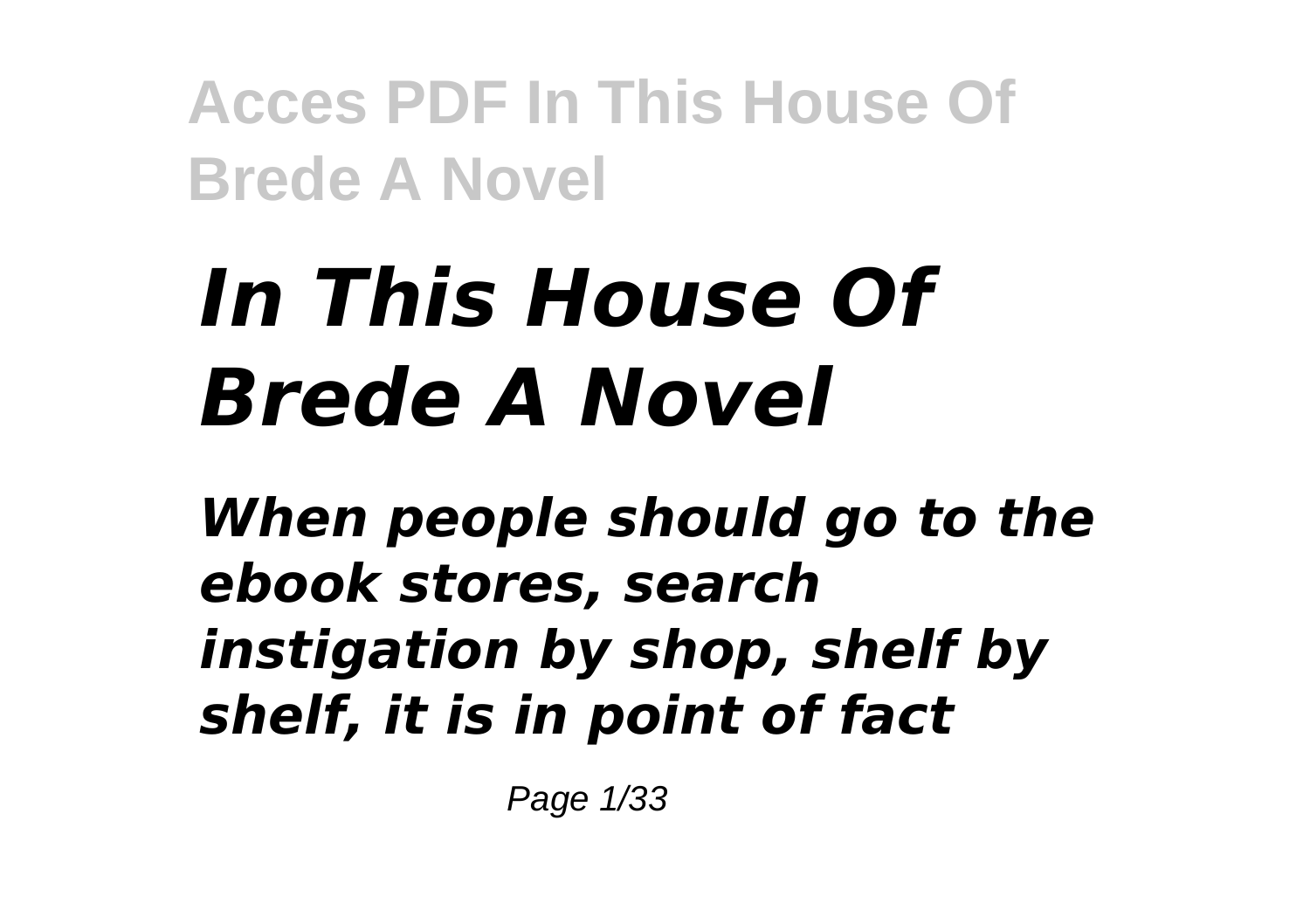*problematic. This is why we allow the ebook compilations in this website. It will enormously ease you to look guide in this house of brede a novel as you such as.*

*By searching the title,* Page 2/33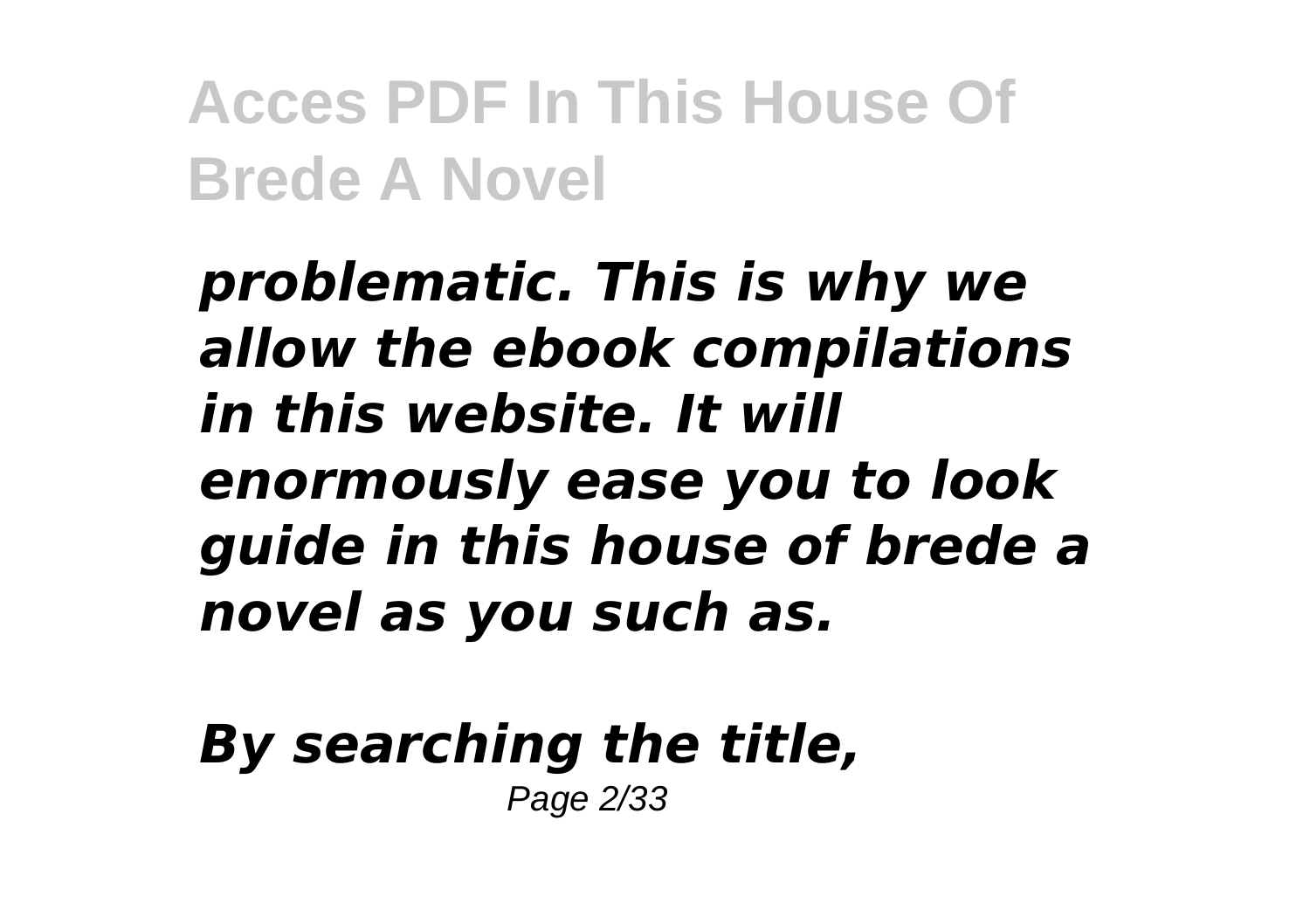*publisher, or authors of guide you in point of fact want, you can discover them rapidly. In the house, workplace, or perhaps in your method can be all best area within net connections. If you want to download and install the in* Page 3/33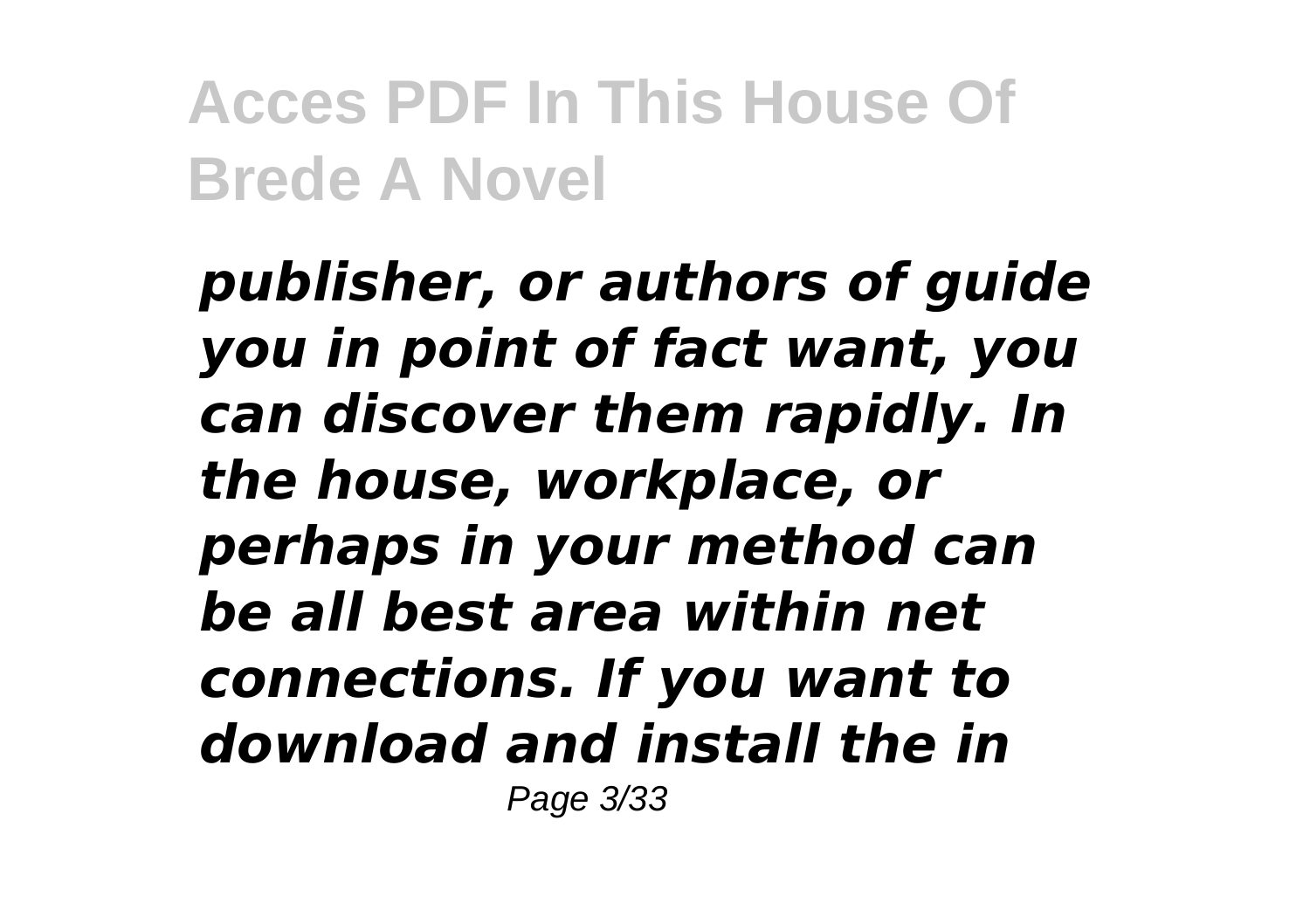*this house of brede a novel, it is certainly simple then, past currently we extend the link to buy and create bargains to download and install in this house of brede a novel thus simple!*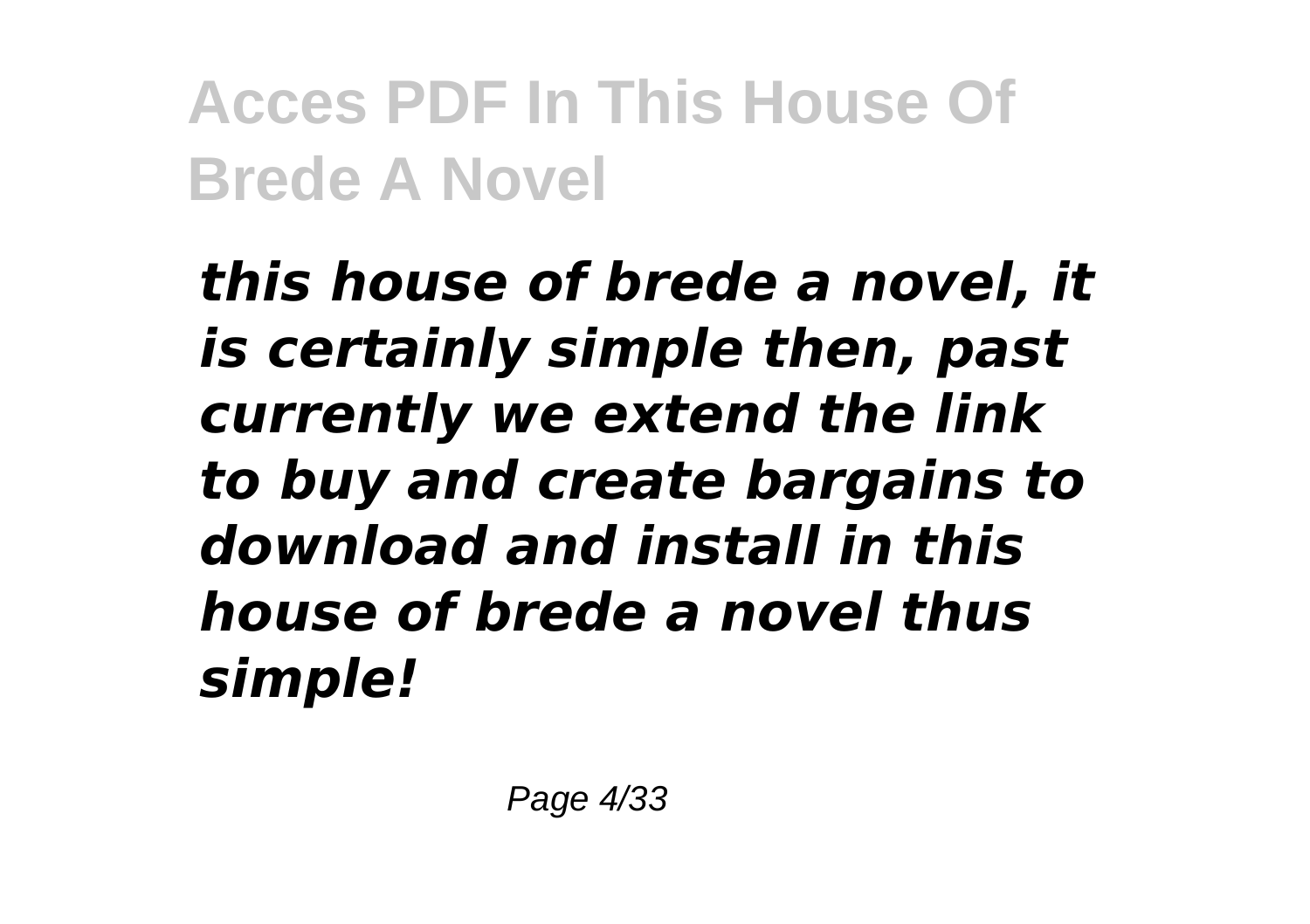*The Online Books Page: Maintained by the University of Pennsylvania, this page lists over one million free books available for download in dozens of different formats.*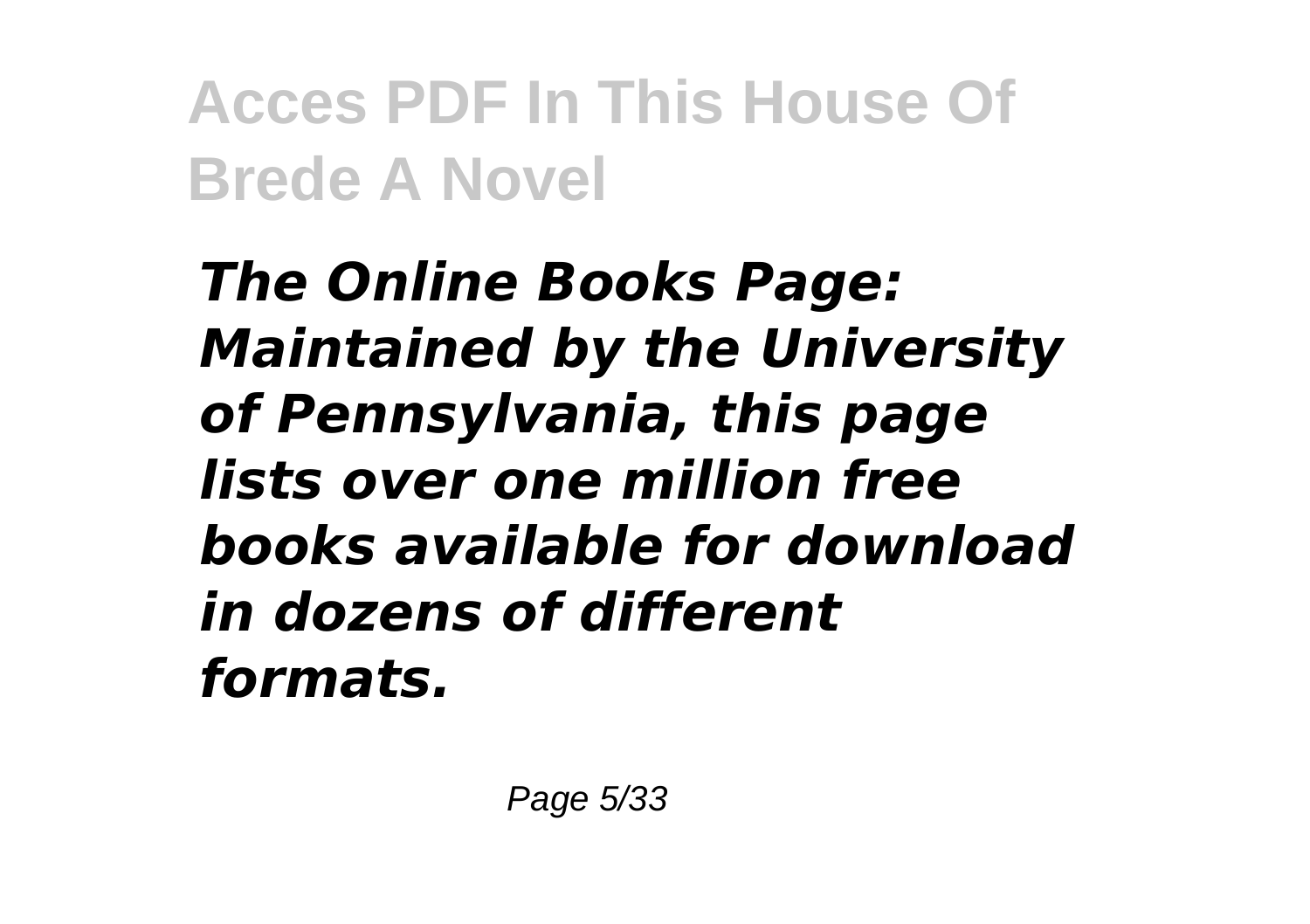*House Of Outdoor & Optics Med vores brede viden inden for skating og store knowhow ... Hos Skate House forhandler vi et stort og unikt udvalg af alt inden for skateboard og tilbehør dertil i vores skateshop. Blandt* Page 6/33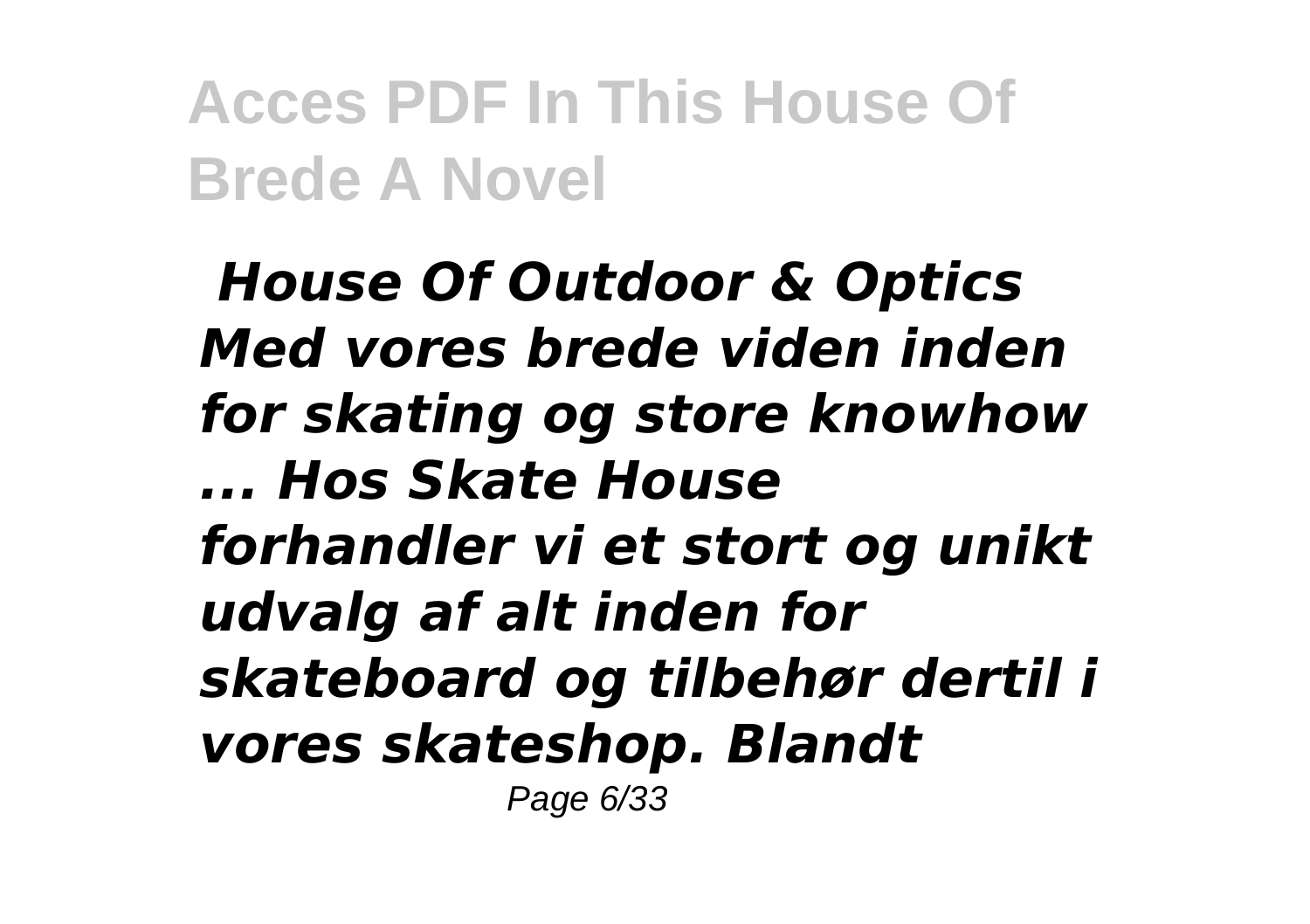*andet kan du gå på opdagelse i vores store udvalg af skateboards, der dækker alt lige fra skateboards til børn, begyndere, øvede og elite foruden ...*

### *Sommerhus i Danmark -*

Page 7/33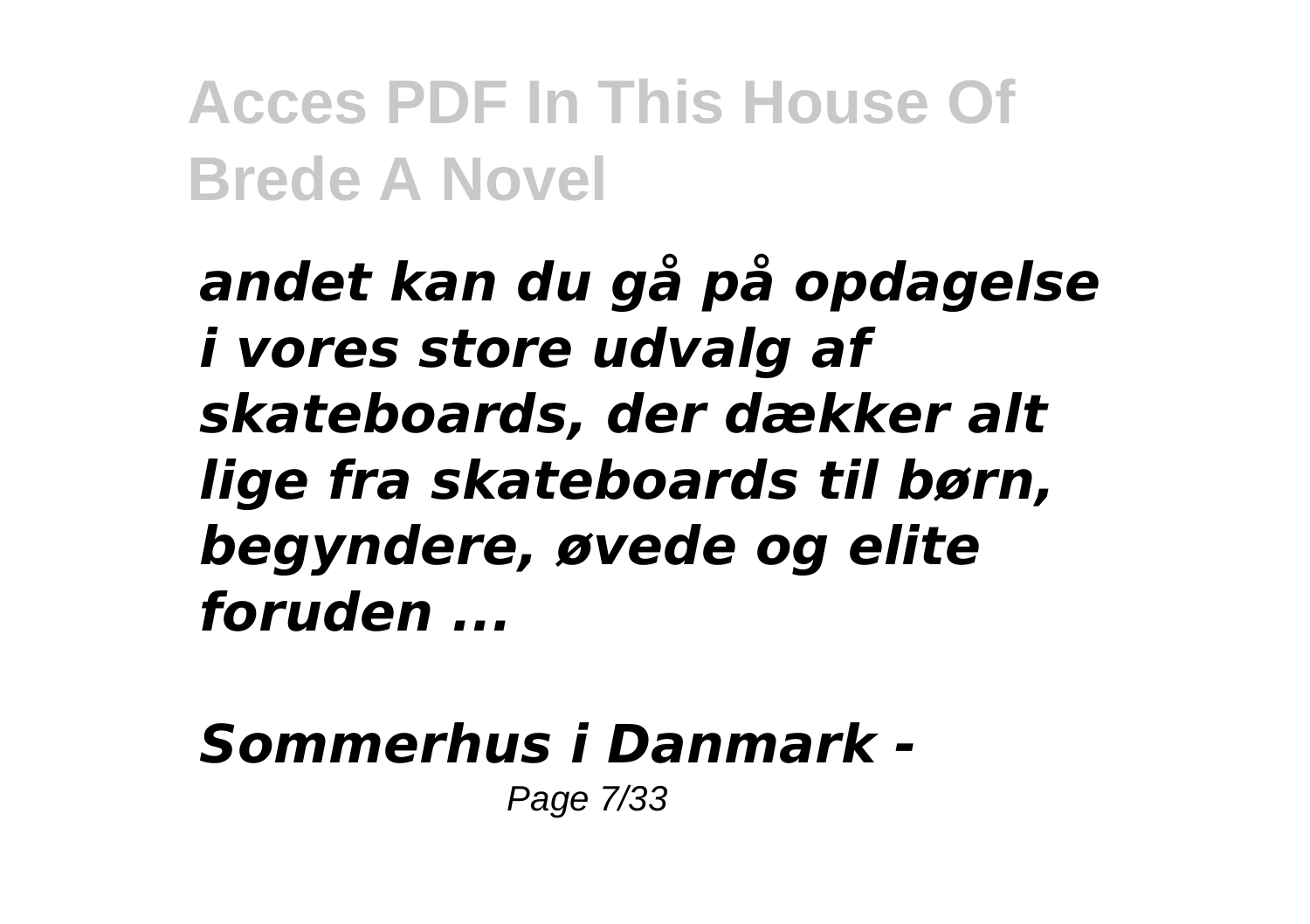*Sommerhuse og ferielejligheder til leje Breadth definition, the measure of the second largest dimension of a plane or solid figure; width. See more.*

# *Charles-Louis de Secondat -*

Page 8/33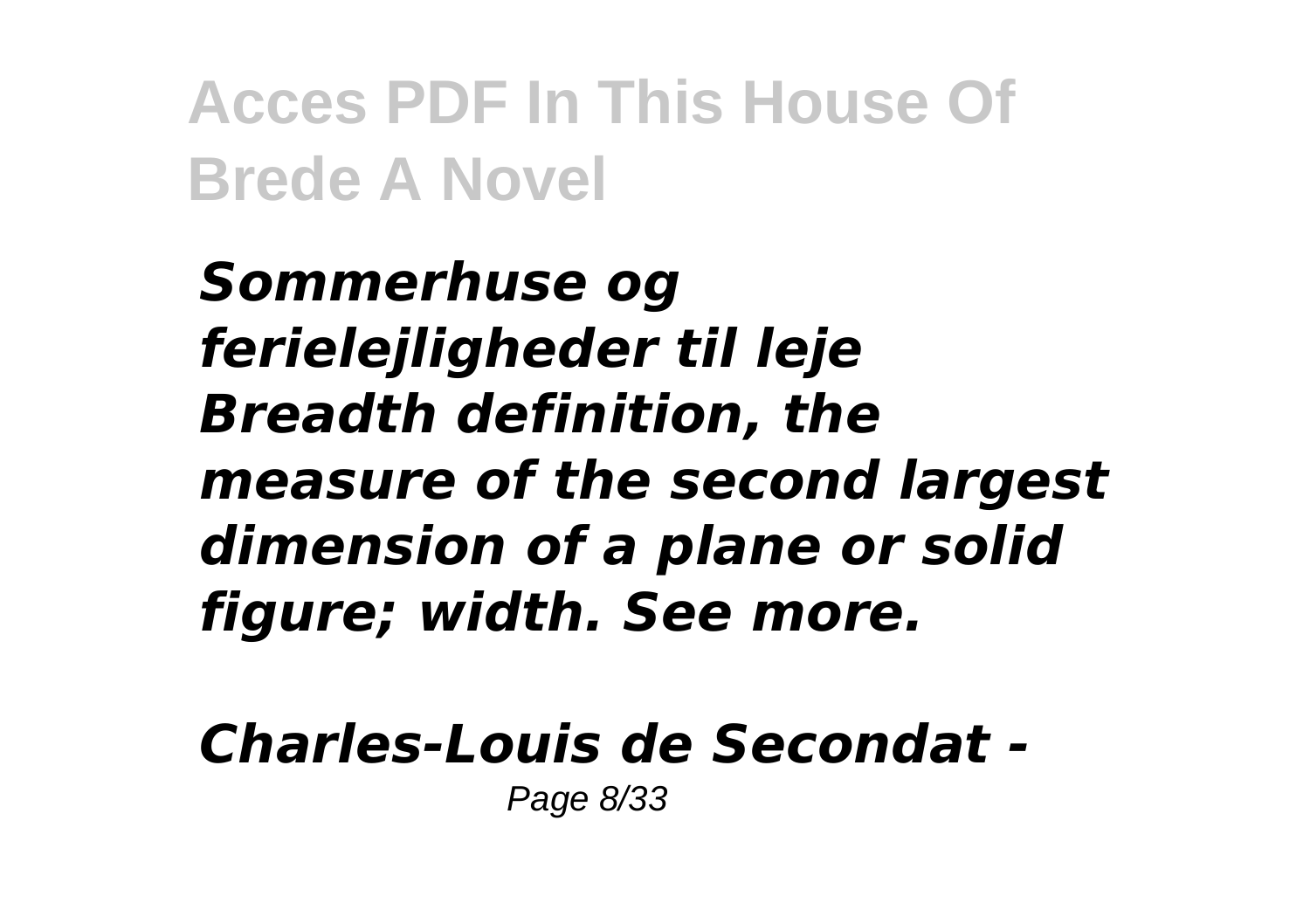*Beliefs, Philosophy & Facts - Biography However, the counsellors upon whose advice unwise policies are adopted may be punished, and for this purpose the power of impeachment must lie in the* Page 9/33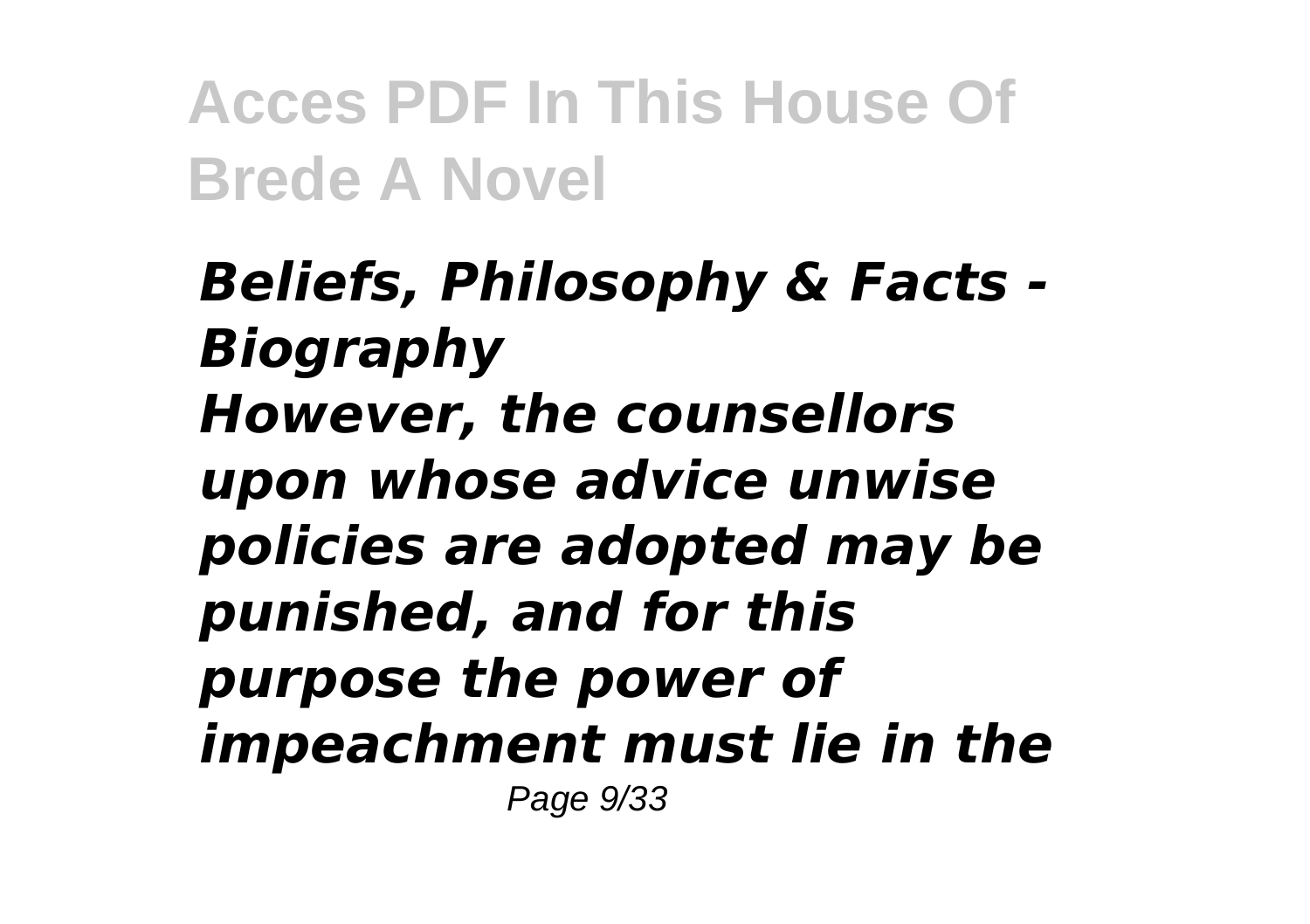*legislature, with the Lower House accusing, and the Upper House judging. "Here, then, is the fundamental constitution of the government we are treating of.*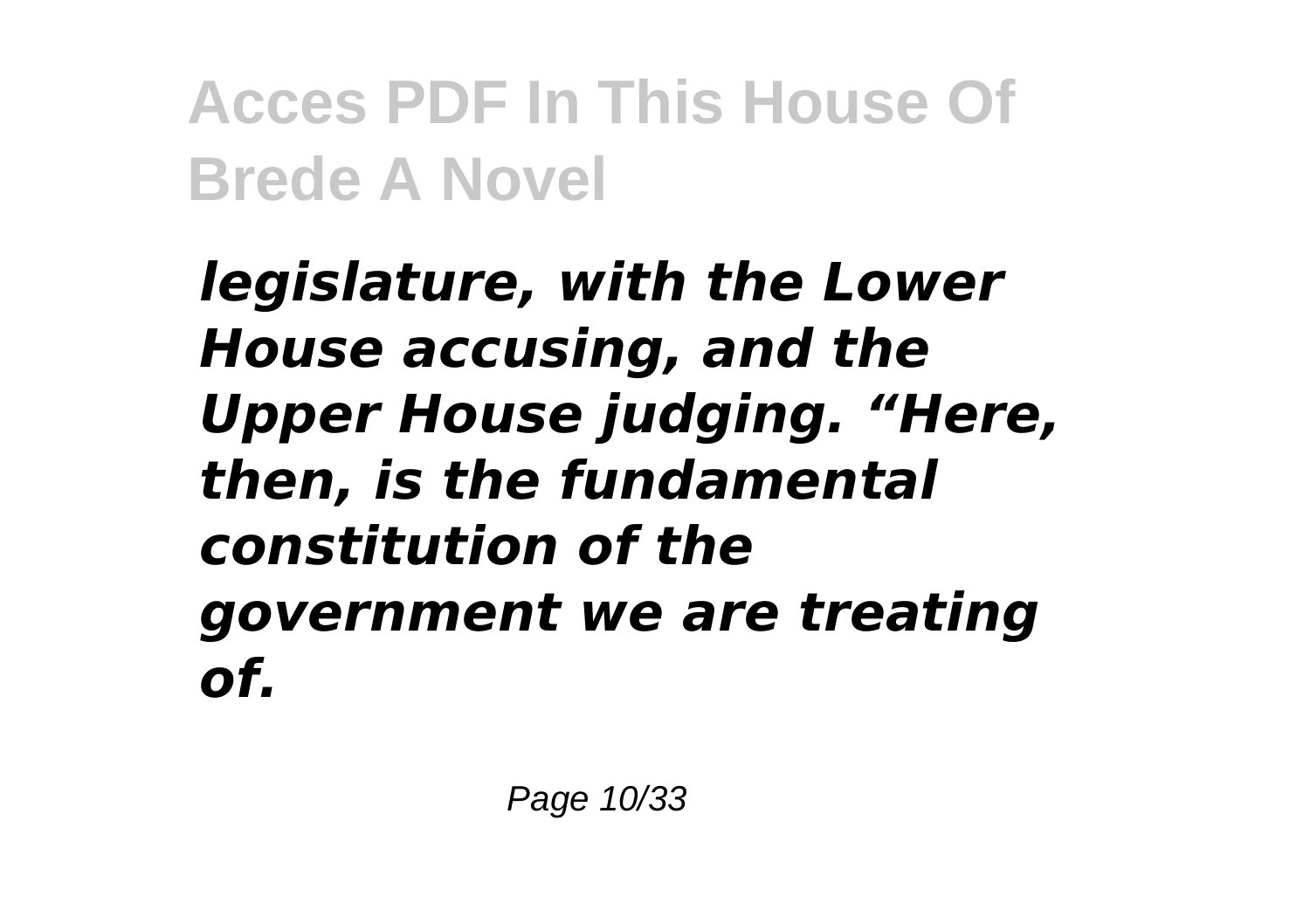*Skate House | Din online skate butik Om os House of Sander by Preform startede i 1989, dengang med egen produktion af møbler til detailhandlen. De seneste år har House of Sander A/S dog* Page 11/33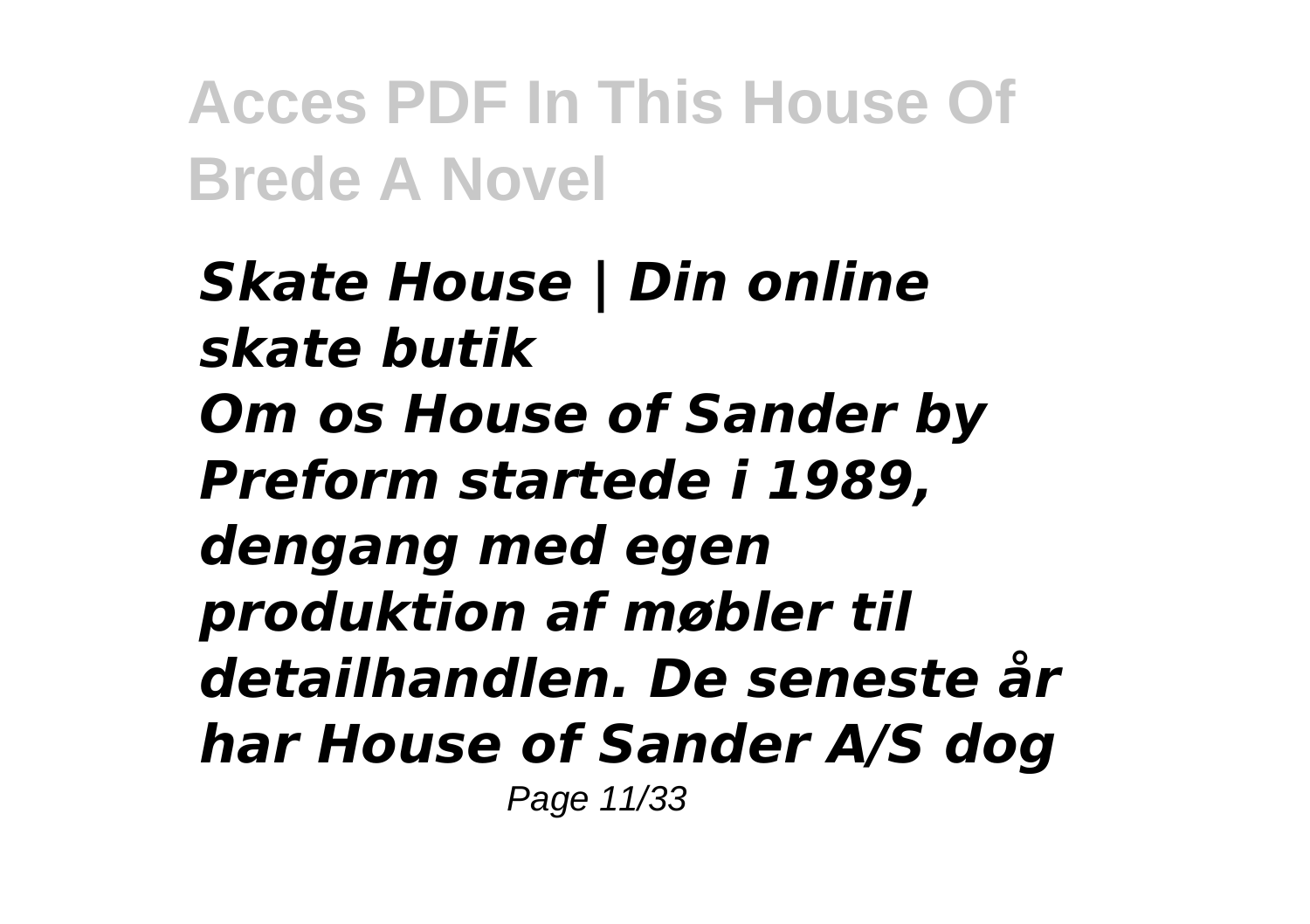*ændret sig til at primært være en handelsvirksomhed. Vores primære opgave er salg af møbler og brugskunst, fra lager eller i direkte container til kunden, i Skandinavien og Nord Europa.*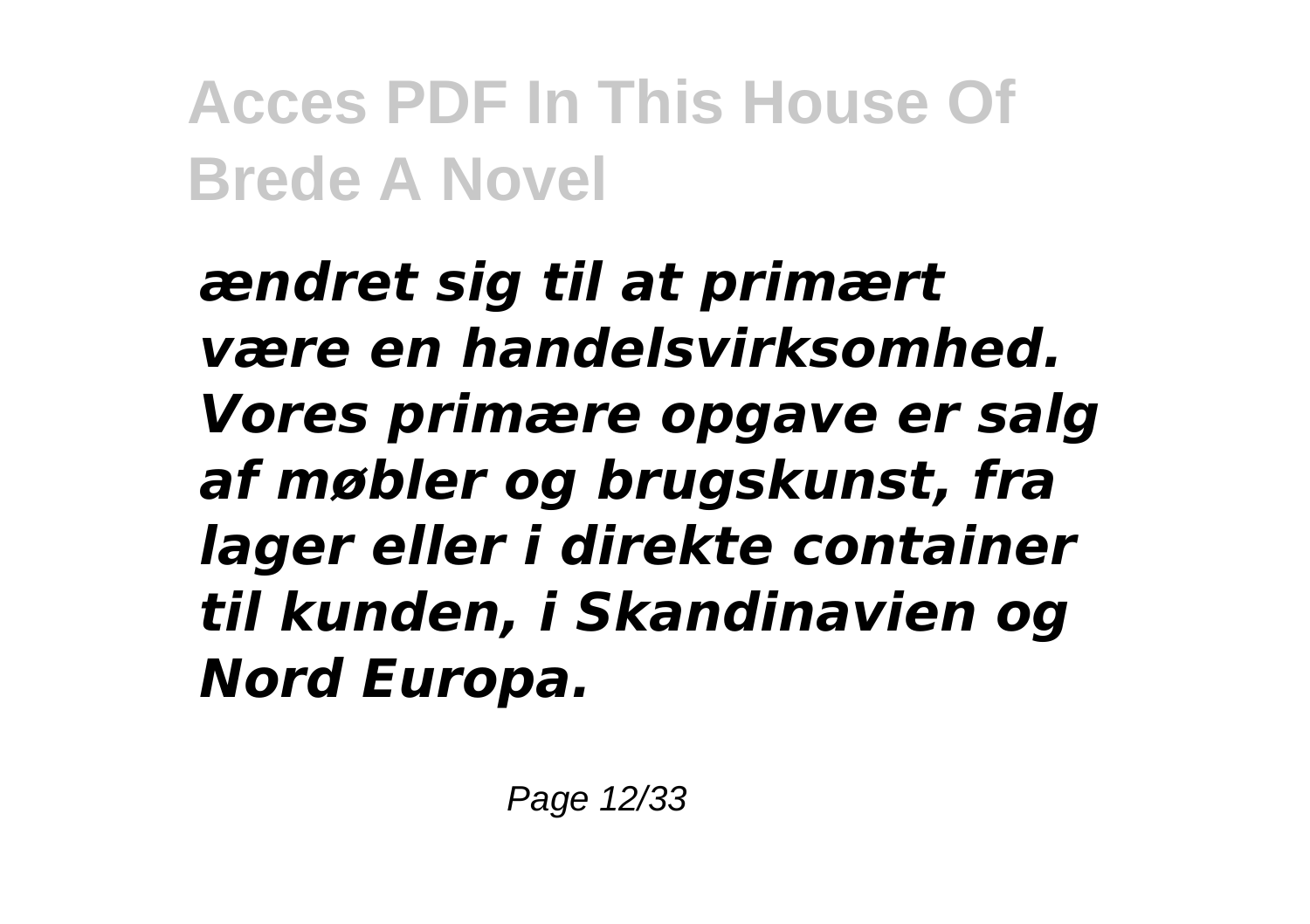*Montesquieu and the Separation of Powers | Online Library of Liberty Montesquieu was born at the Château de la Brède in southwest France, 25 kilometres (16 mi) south of Bordeaux. His father, Jacques* Page 13/33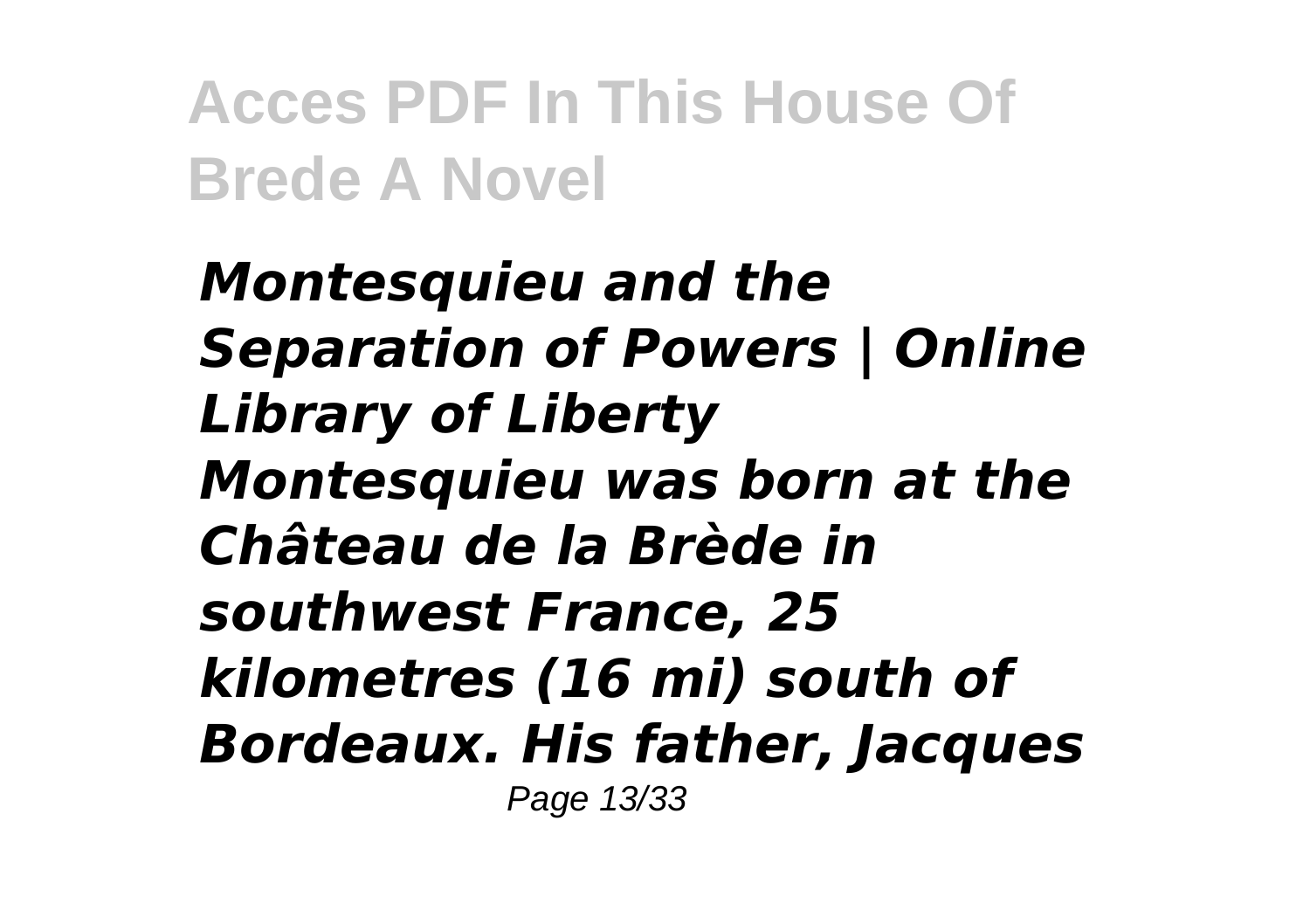*de Secondat (1654–1713), was a soldier with a long noble ancestry, including descent from Richard de la Pole, Yorkist claimant to the English crown.His mother, Marie Françoise de Pesnel (1665–1696), who died when* Page 14/33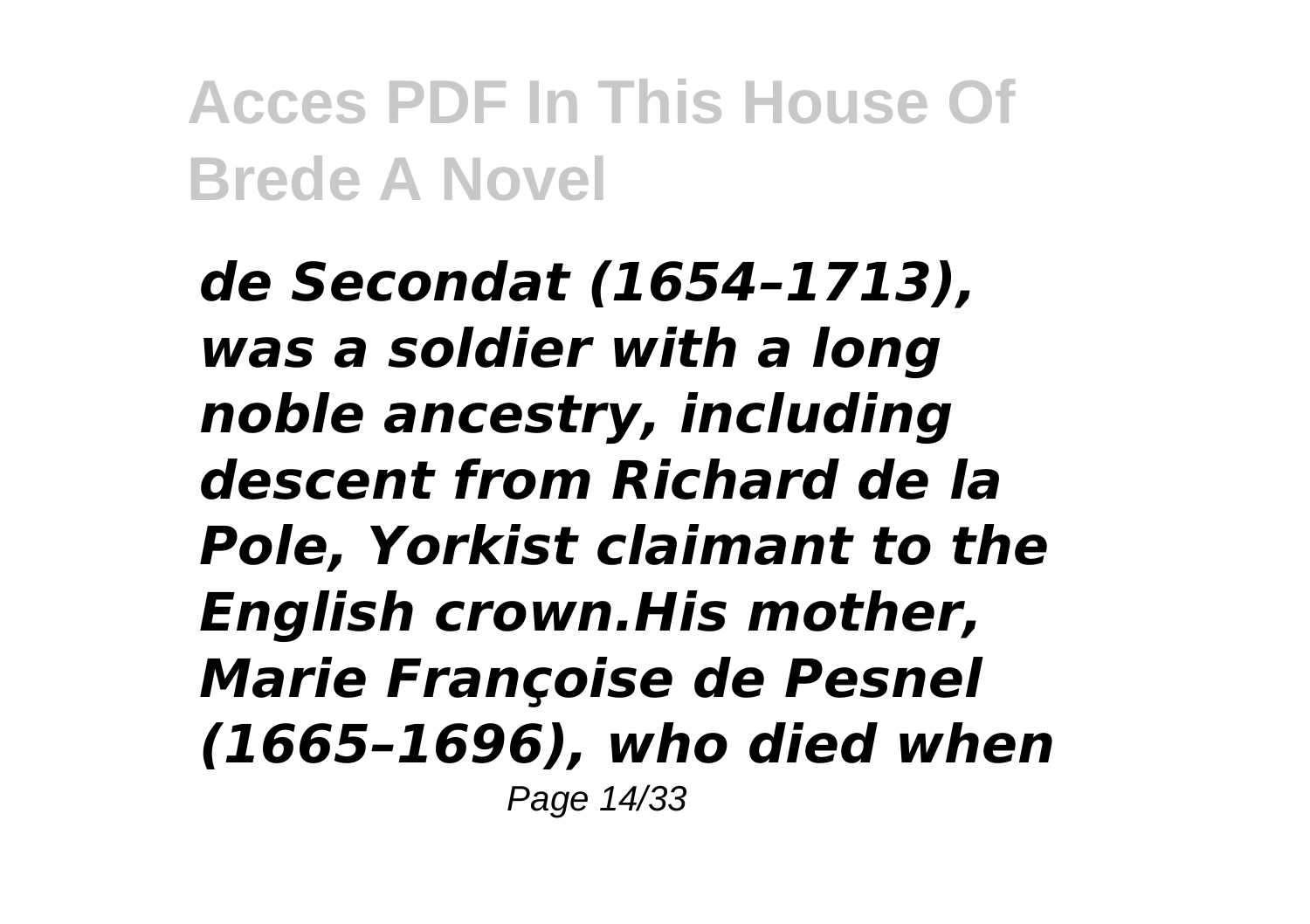*Charles was seven, was an heiress who brought ...*

*House of Sander A/S | Salg af møbler siden 1989 House of Sander A/S ... Se det brede sortiment af lasertonere. Find lasertoner.* Page 15/33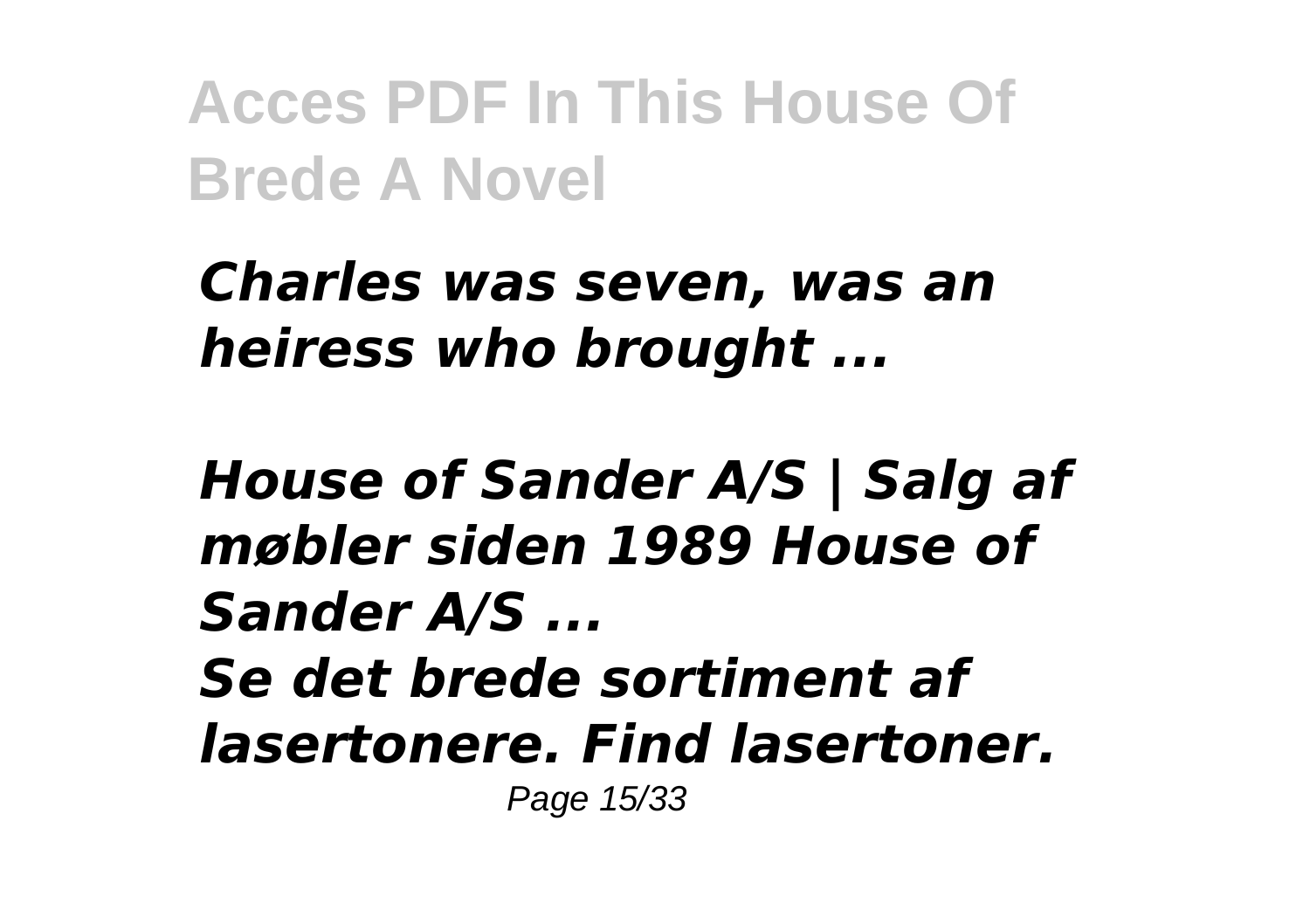*... Ved hjælp af disse informationer finder du hurtigt dine printerpatroner på ink-house.dk, og med nogle få tastetryk, så har du dine patroner med posten i morgen. Mangler du billig toner eller billig blæk, så:* Page 16/33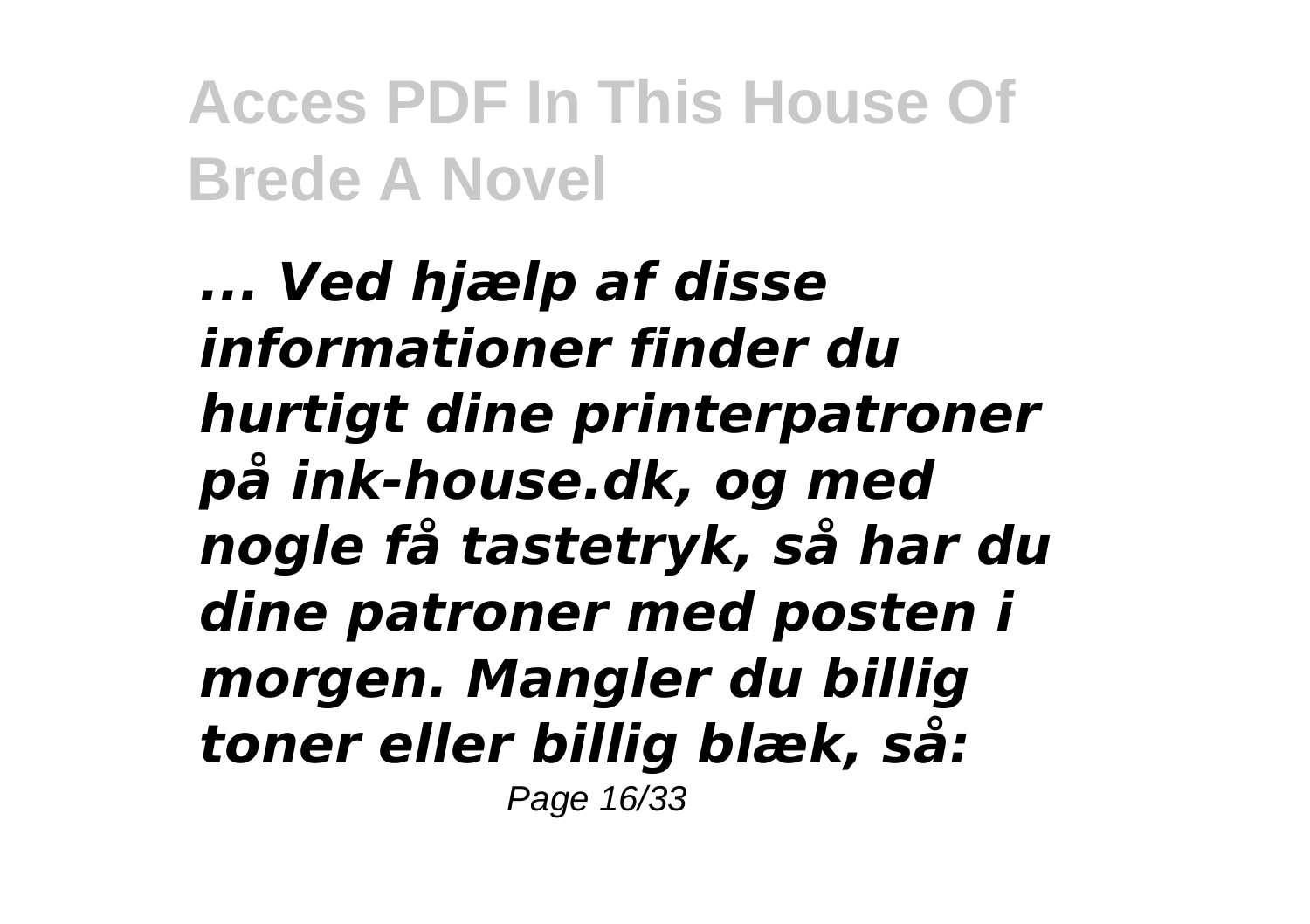*Velkommen hos ink-house.dk . Lav fragt fra kr. 39,-*

*Broad Leys - Wikipedia French philosopher Charles-Louis de Secondat, Baron de la Brède et de Montesquieu, was a highly influential* Page 17/33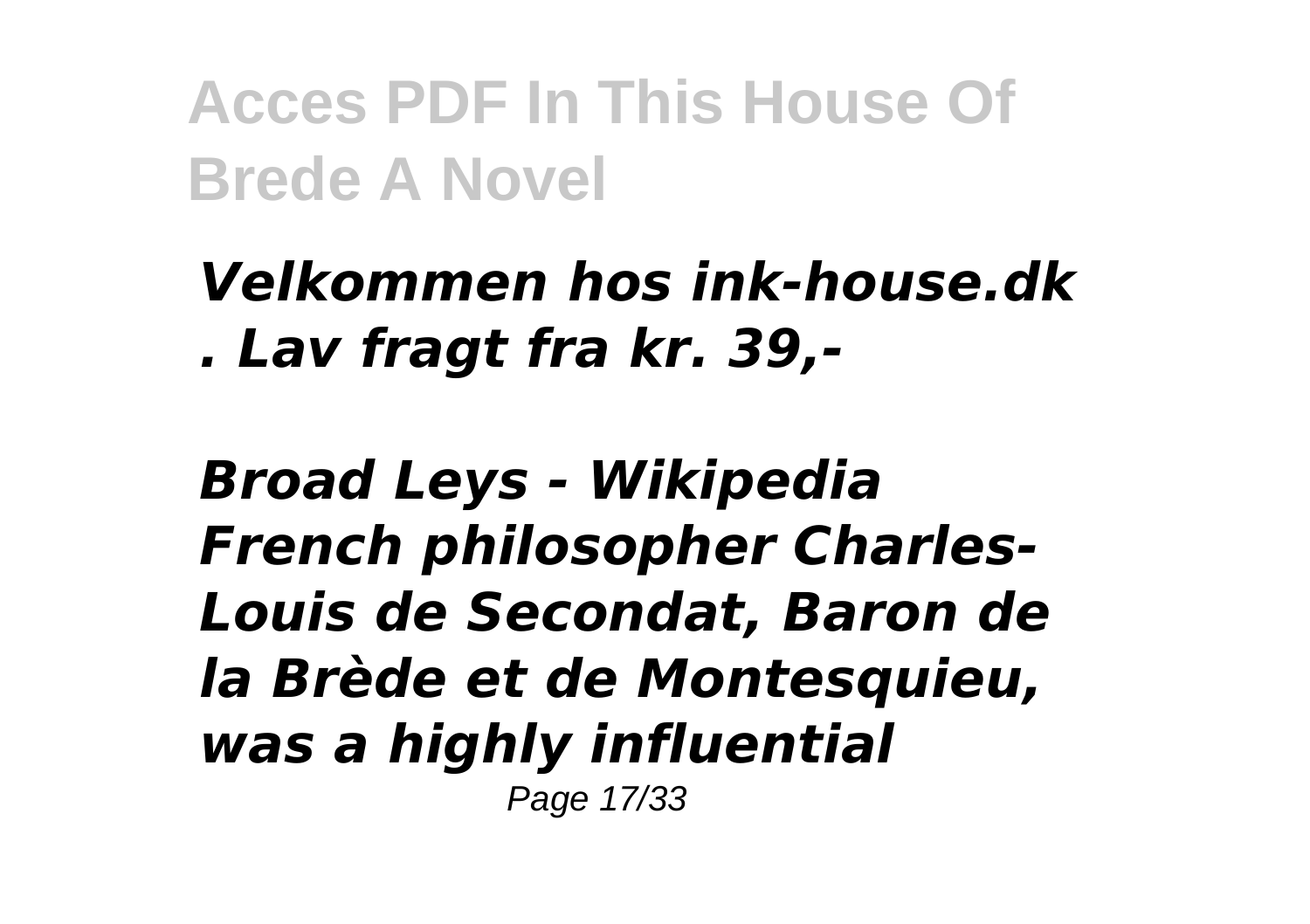# *political thinker during the Age of Enlightenment.*

*Dynamic Activities de onderwijs aanbieder voor toekomstgericht onderwijs Norman's room is quaint with picturesque views of the* Page 18/33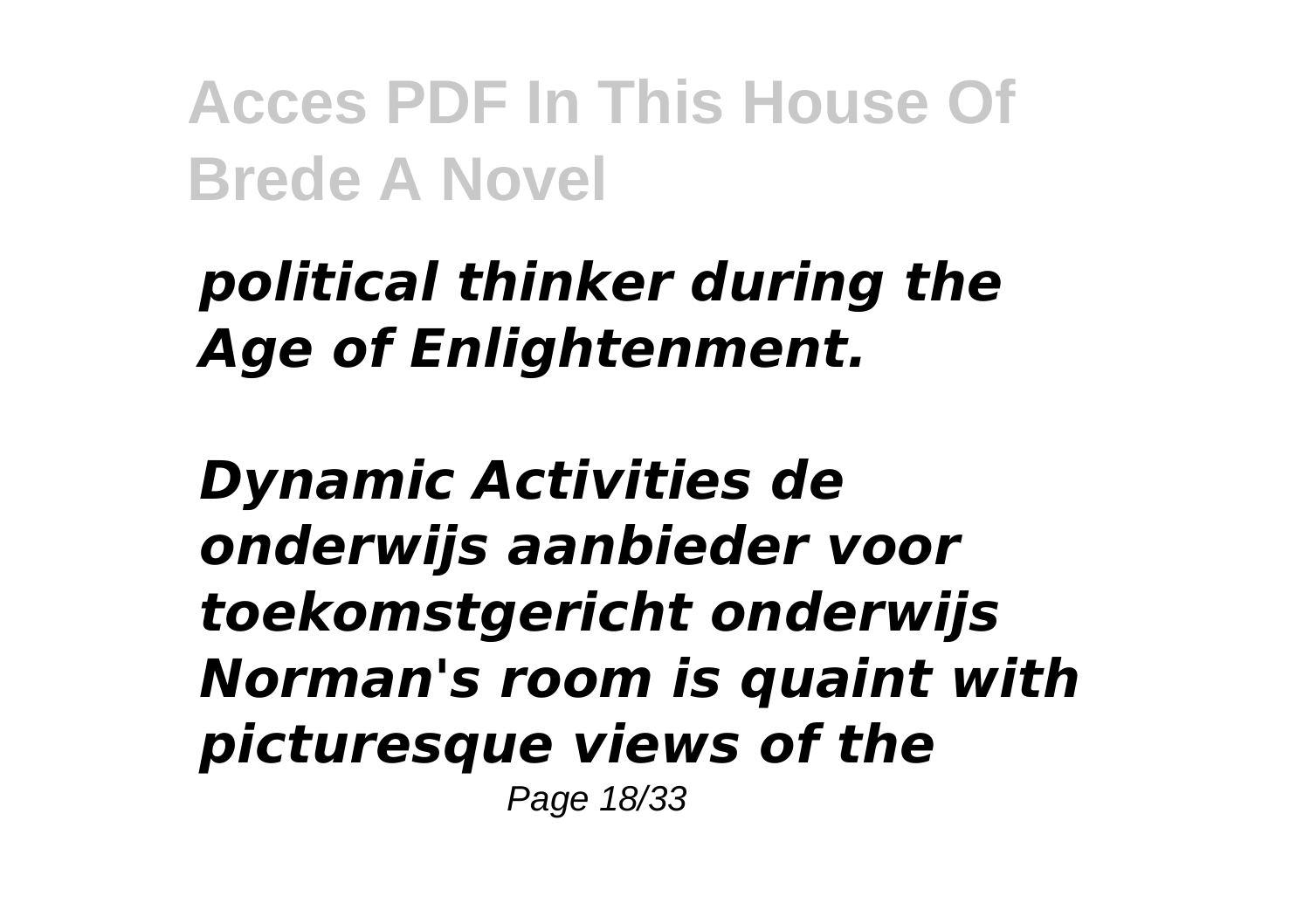*gardens and lake. The bed dates to 1617 and once belonged to Clara Frewen, one of the Jerome sisters, from her home Brede Place in Sussex, lovingly restored by her in the late 1800s. Built in 1350, Brede Place once*

Page 19/33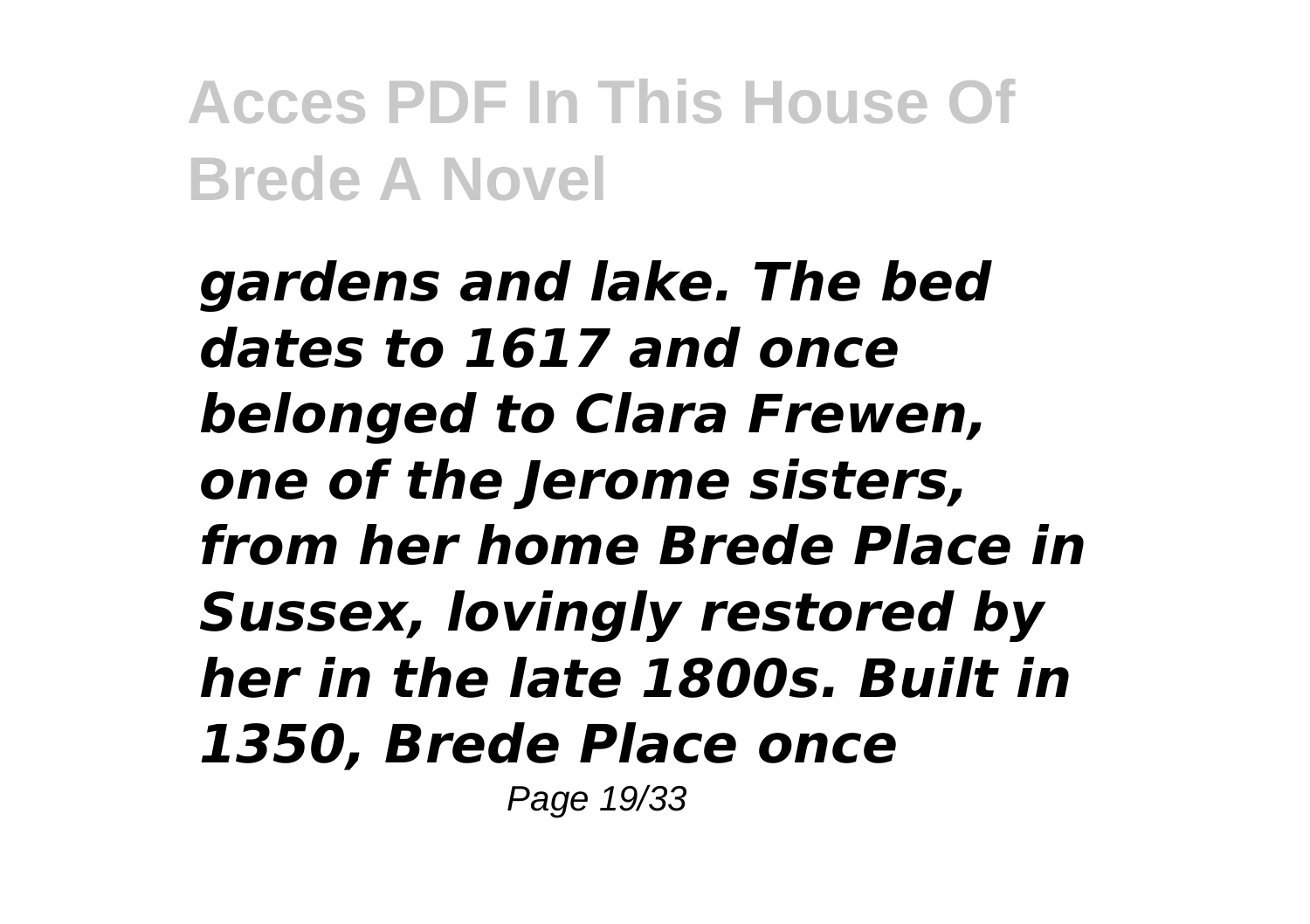*belonged to Sir Goddard Oxenbridge, a judge and court guard for King Henry VII.*

*Sommerro | Overnatting | Mat & drikke | Velvære | Kultur Lej sommerhus ved den jyske vestkyst med det brusende* Page 20/33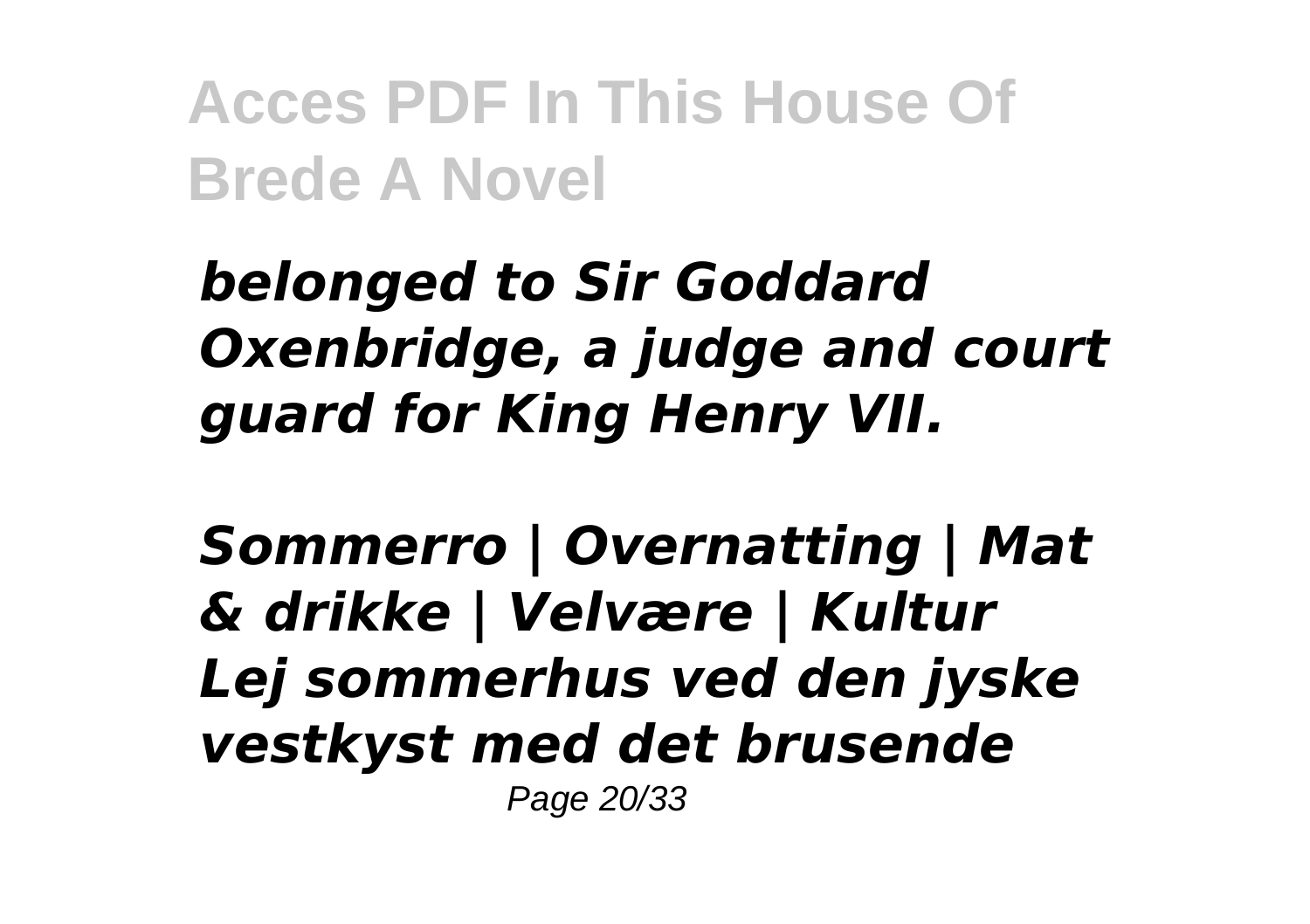*vesterhav, de brede sandstrande og de maleriske klitlandskaber. Mere info. Store luksus sommerhuse. Søger du efter luksus sommerhus med alle faciliteter eller store sommerhuse med til plads til* Page 21/33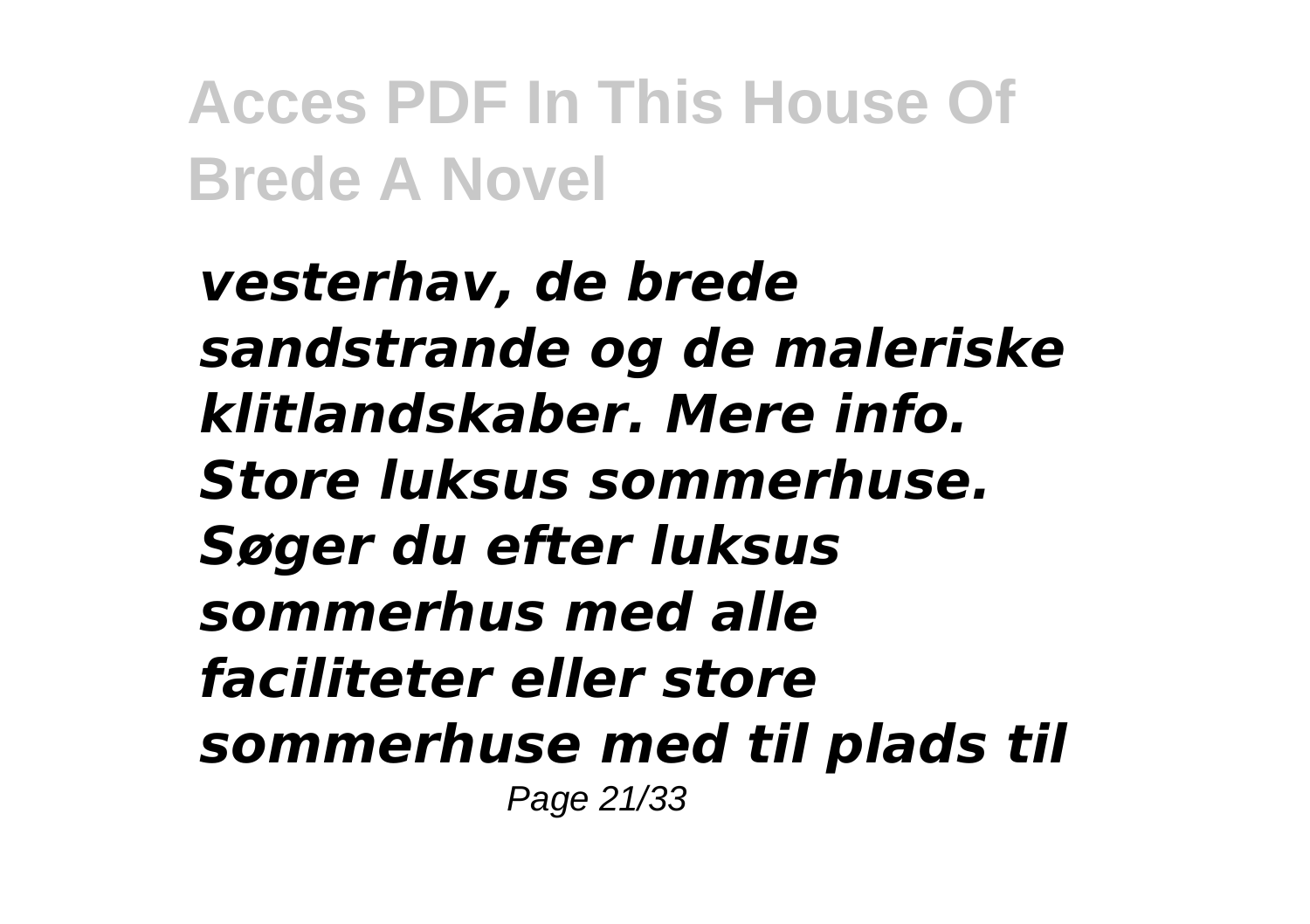# *alle, finder du her et stort udvalg.*

*President Biden's Bipartisan Infrastructure Law | The White House Lady Gaga, born Stefani Joanne Angelina Germanotta,* Page 22/33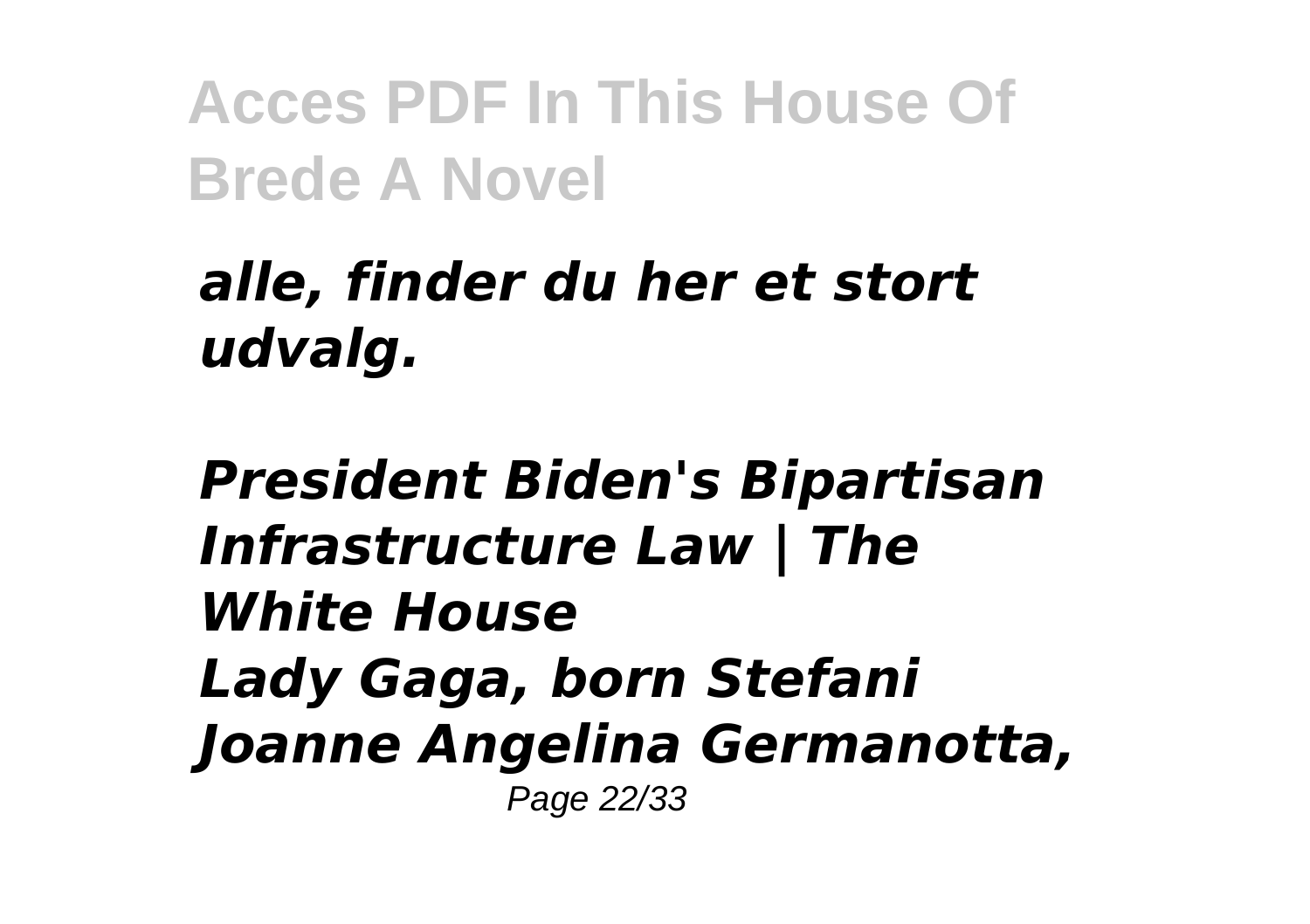*is an American songwriter, singer, actress, philanthropist, dancer and fashion designer. Gaga was born on March 28, 1986 in Manhattan, New York City, to Cynthia Louise (Bissett), a philanthropist and business* Page 23/33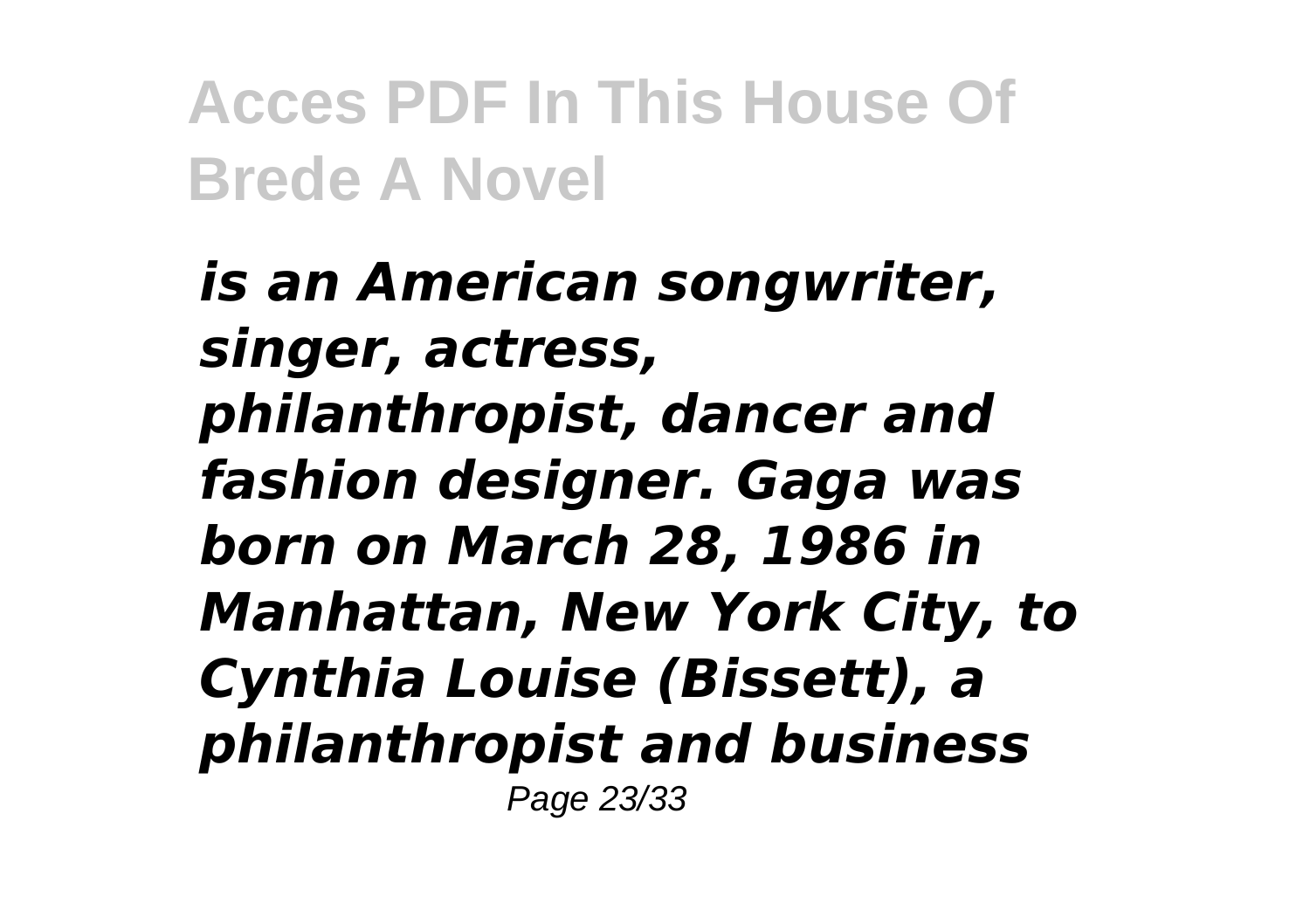# *executive, and Joseph Anthony Germanotta, Jr., an internet entrepreneur.*

*In This House Of Brede Broad Leys is a house located in Ghyll Head, near Bownesson-Windermere, South*

Page 24/33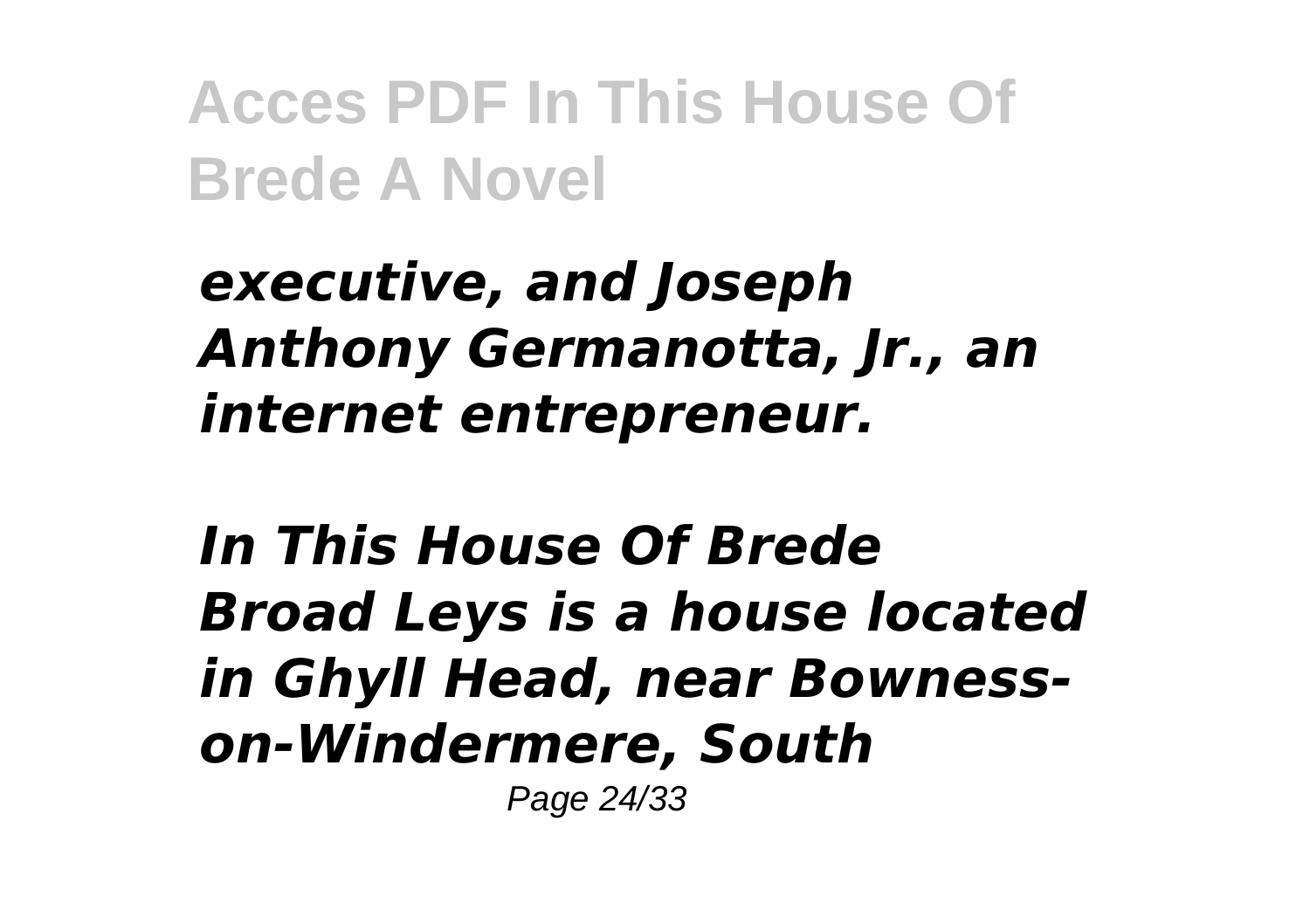*Lakeland, Cumbria, England.It is in the northern part of the parish of Cartmel Fell.. It was constructed in 1898 by Charles Voysey for Arthur Currer Briggs and mine owner from Yorkshire. It was later purchased by the owners of* Page 25/33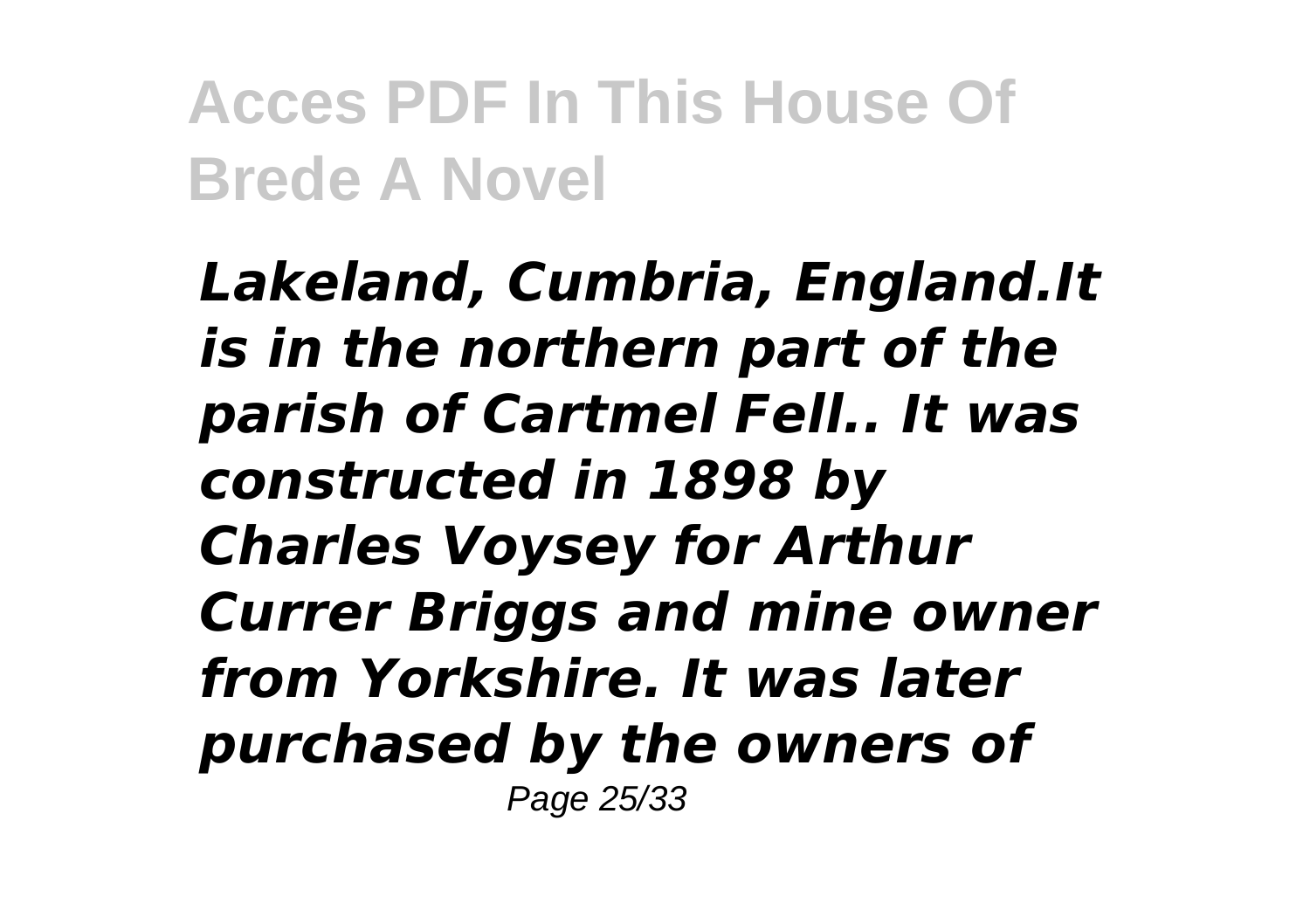*Kendal Milne, a department store in Manchester.It is now owned by Windermere Motor Boat ...*

*Castle Leslie Estate | Luxury 5 Star Hotel in Monaghan Vertegenwoordigd in het* Page 26/33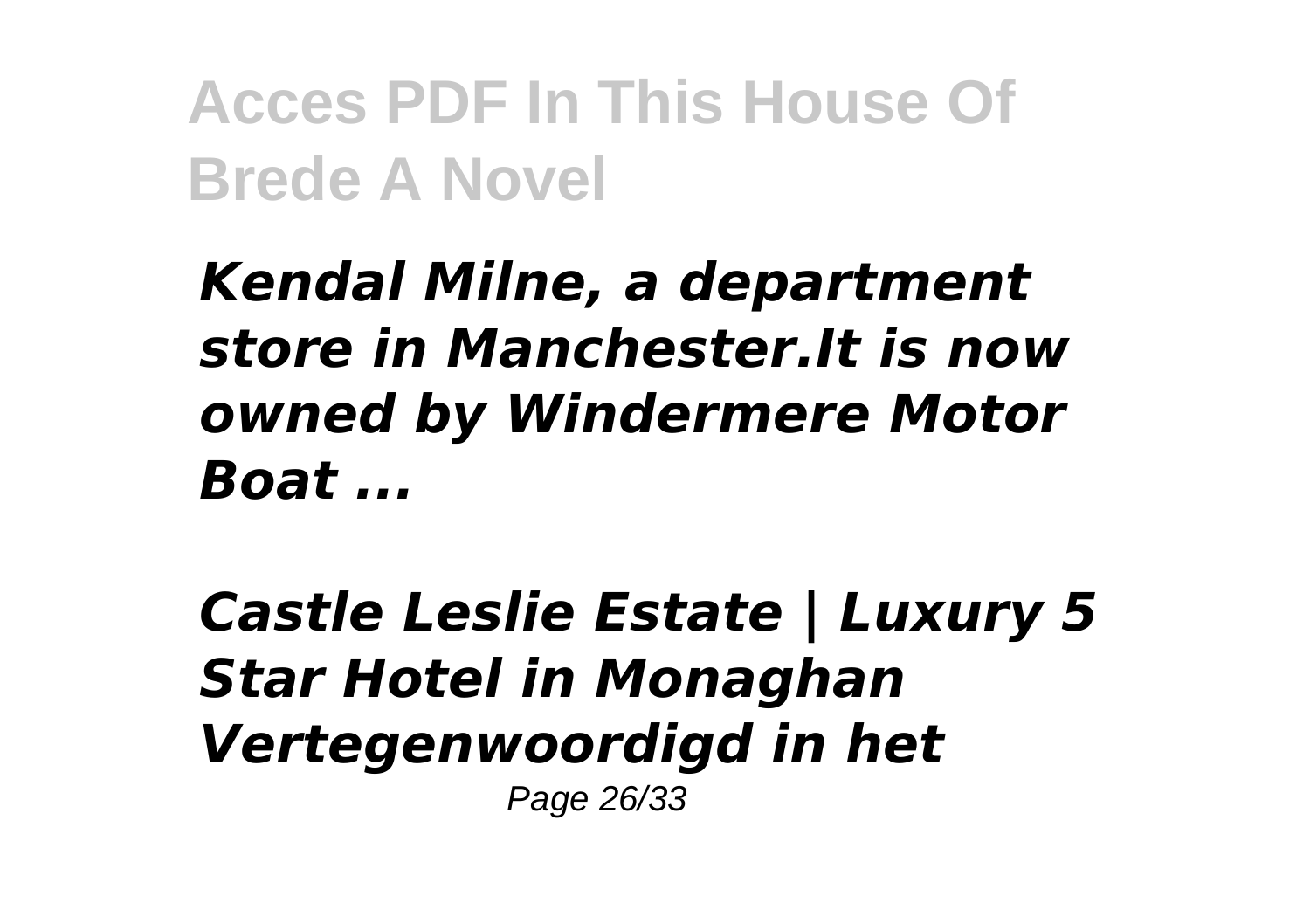*House of Commons (650):: Conservative (365) · Labour (202) · Scottish National Party (48) · Liberal Democrat (11) · Democratic Unionist Party (8) · Sinn Féin (7) · Plaid Cymru (4) · Social Democratic and Labour Party (2) · Green Party* Page 27/33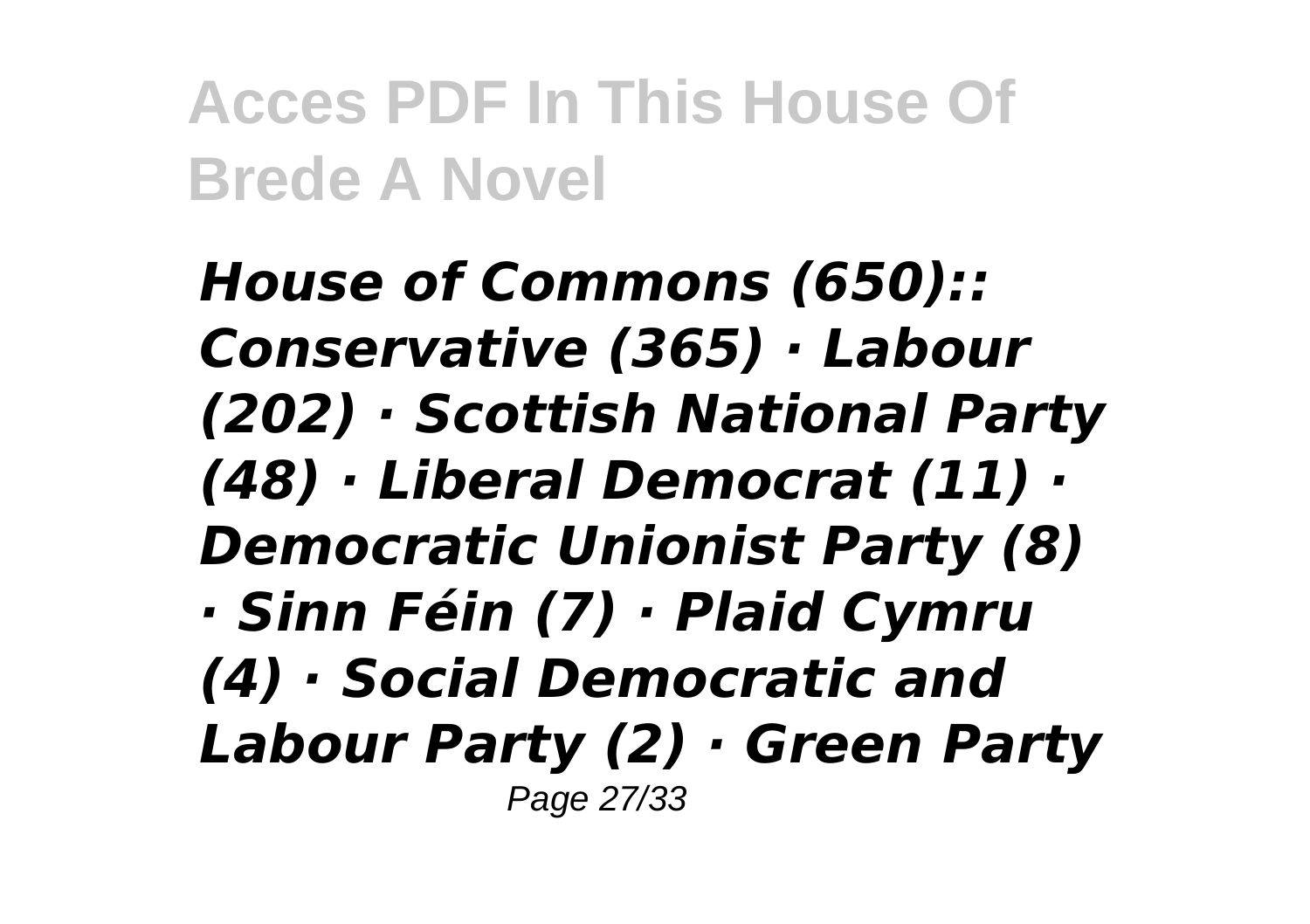# *of England and Wales (1) · Alliance Party of Northern Ireland (1) · Speaker (1) (Aantal zetels, behaald bij de*

*...*

#### *Billig toner | Billig Blækpatroner Her | Stort* Page 28/33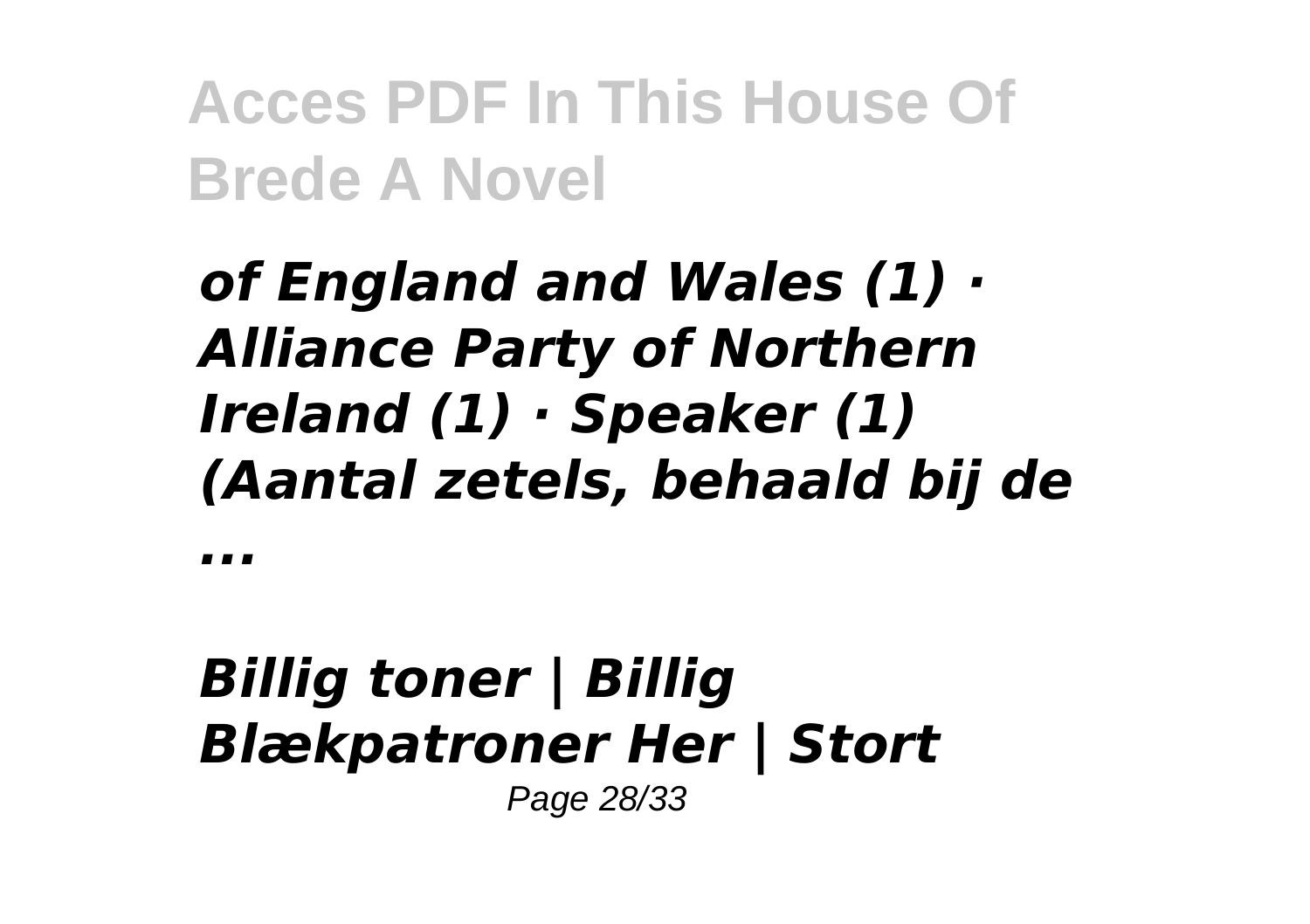*udvalg i DK Dynamic Activities ontwikkelt uitdagende programma's voor scholen en instellingen om zo de ambities van leerlingen waar te maken.*

#### *Montesquieu - Wikipedia* Page 29/33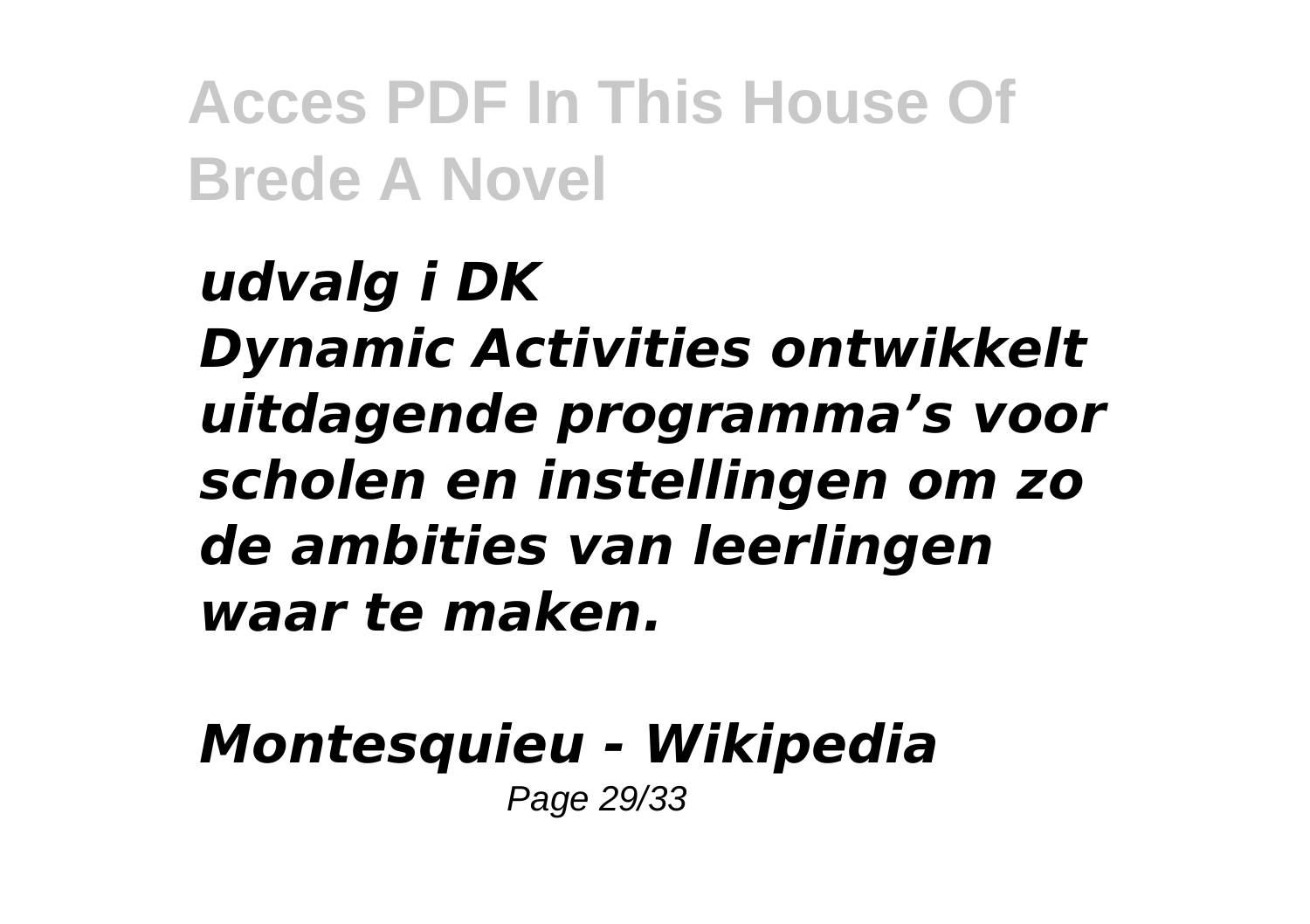*The White House 1600 Pennsylvania Ave NW Washington, DC 20500 WH.gov. Scroll to Top. Top ...*

*Lady Gaga - Biography - IMDb Als u een goede verrekijker wilt kopen bent u bij House of* Page 30/33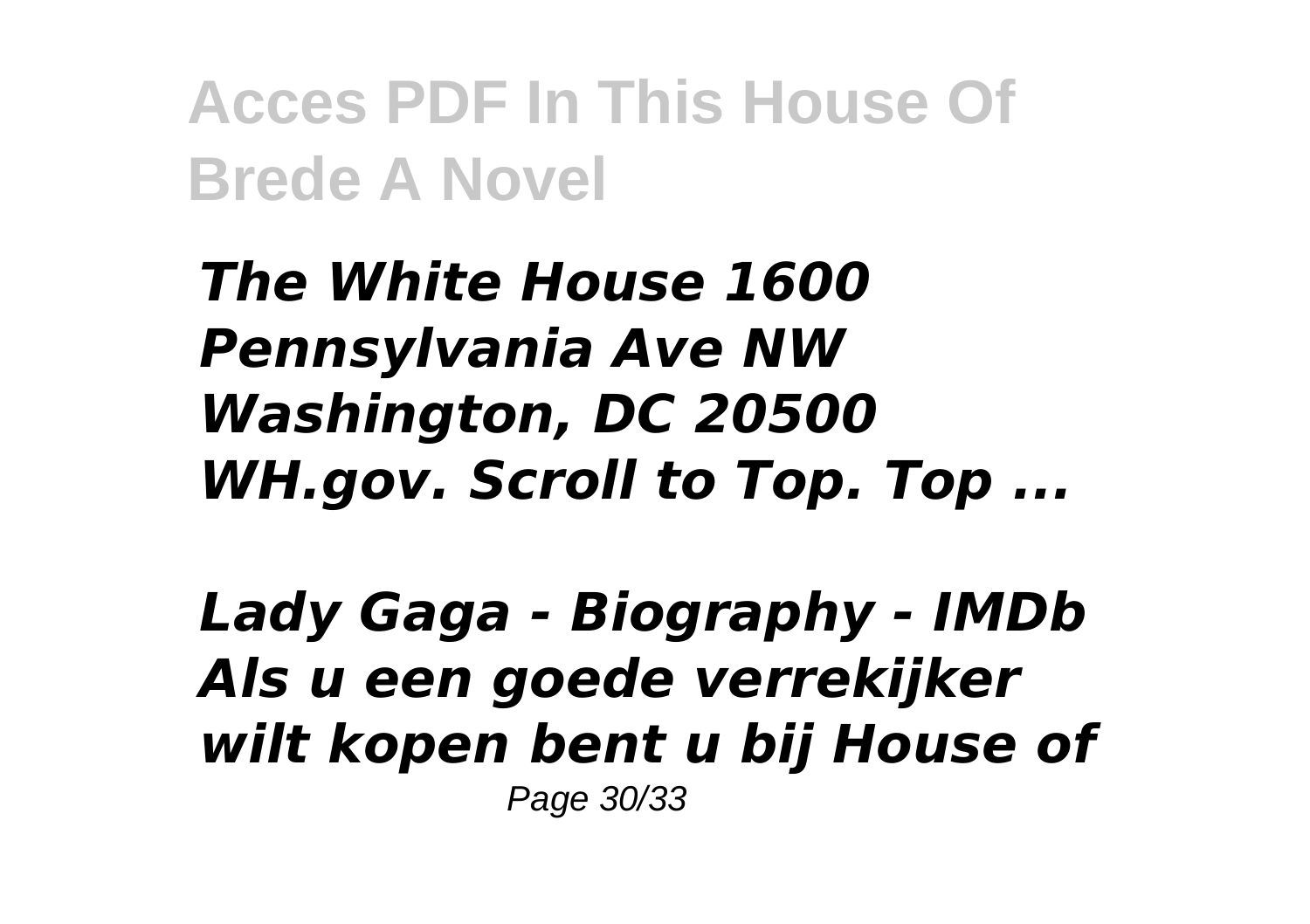*Outdoor & Optics…de "Verrekijker Specialist" van Nederland aan het juiste adres! ... Voor smalle, gewone of brede voeten hebben wij vele lage en hoge modellen van diverse kwaliteitsmerken voor heren en dames op* Page 31/33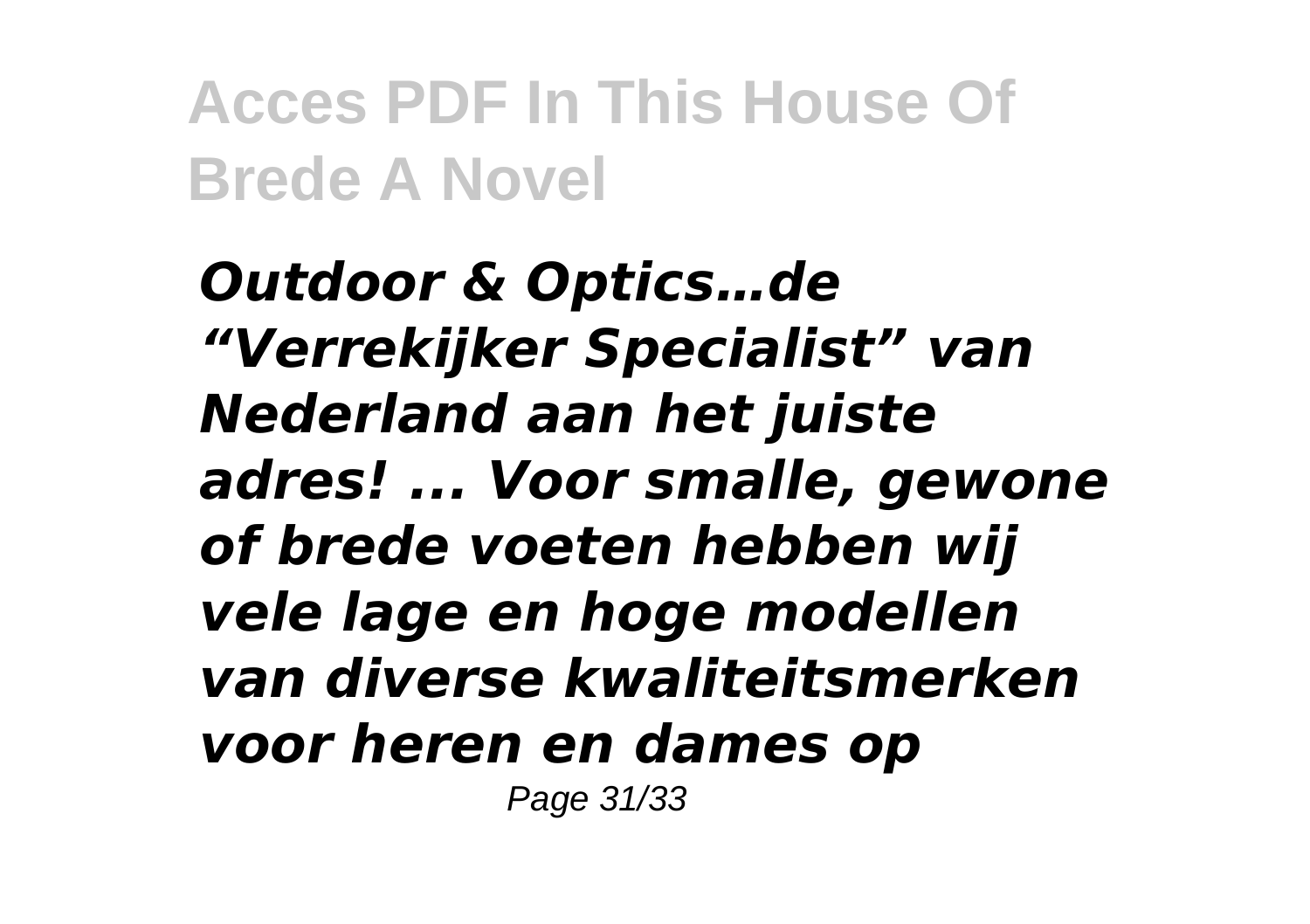*voorraad. Uiteraard deskundig advies! Waterdichte laarzen.*

*Tory Party - Wikipedia Sommerro blir et hus for hele byen. et sted alle kan føle seg litt hjemme, og likevel langt* Page 32/33